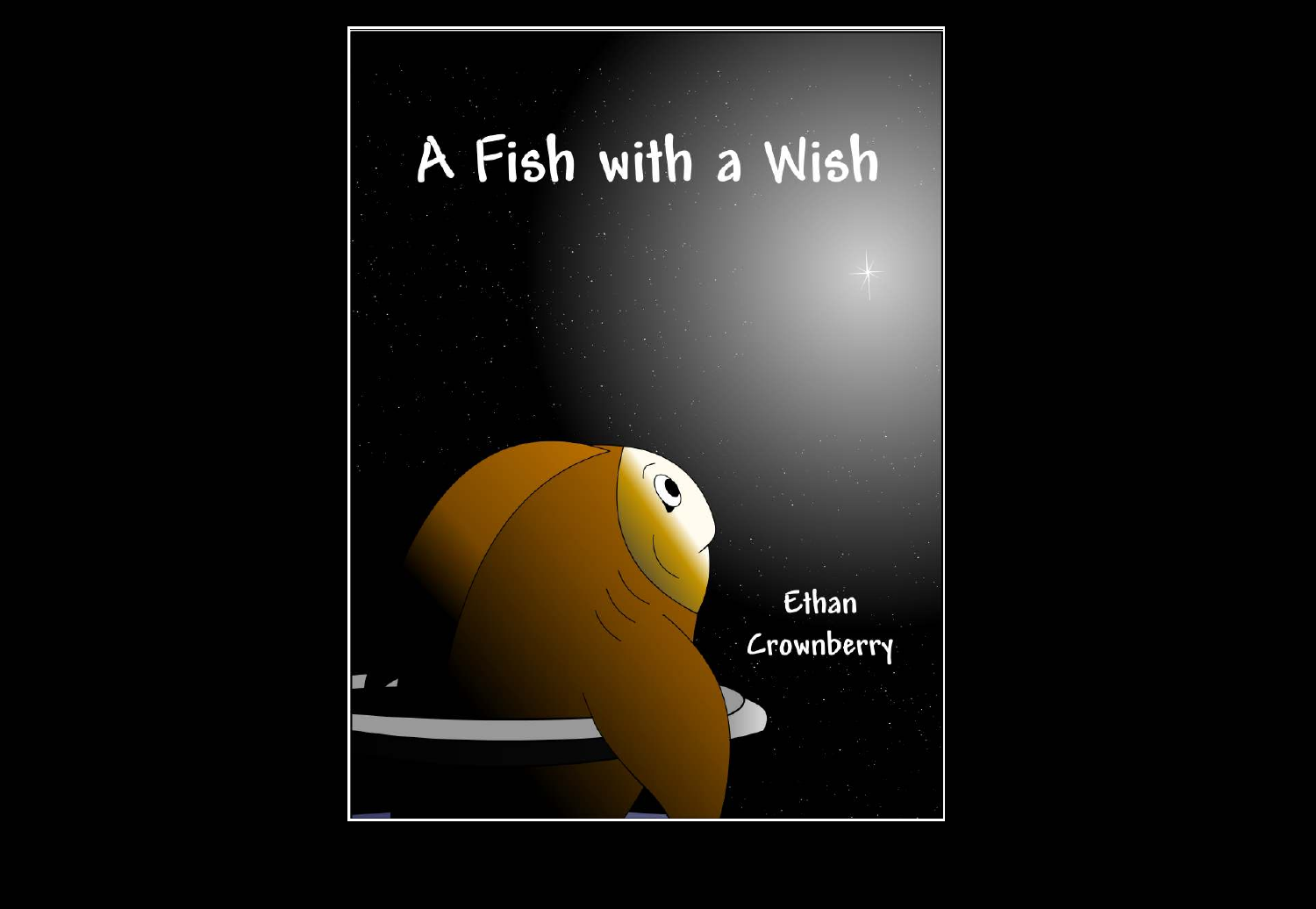**A Fish with a WishBy Ethan Crownberry**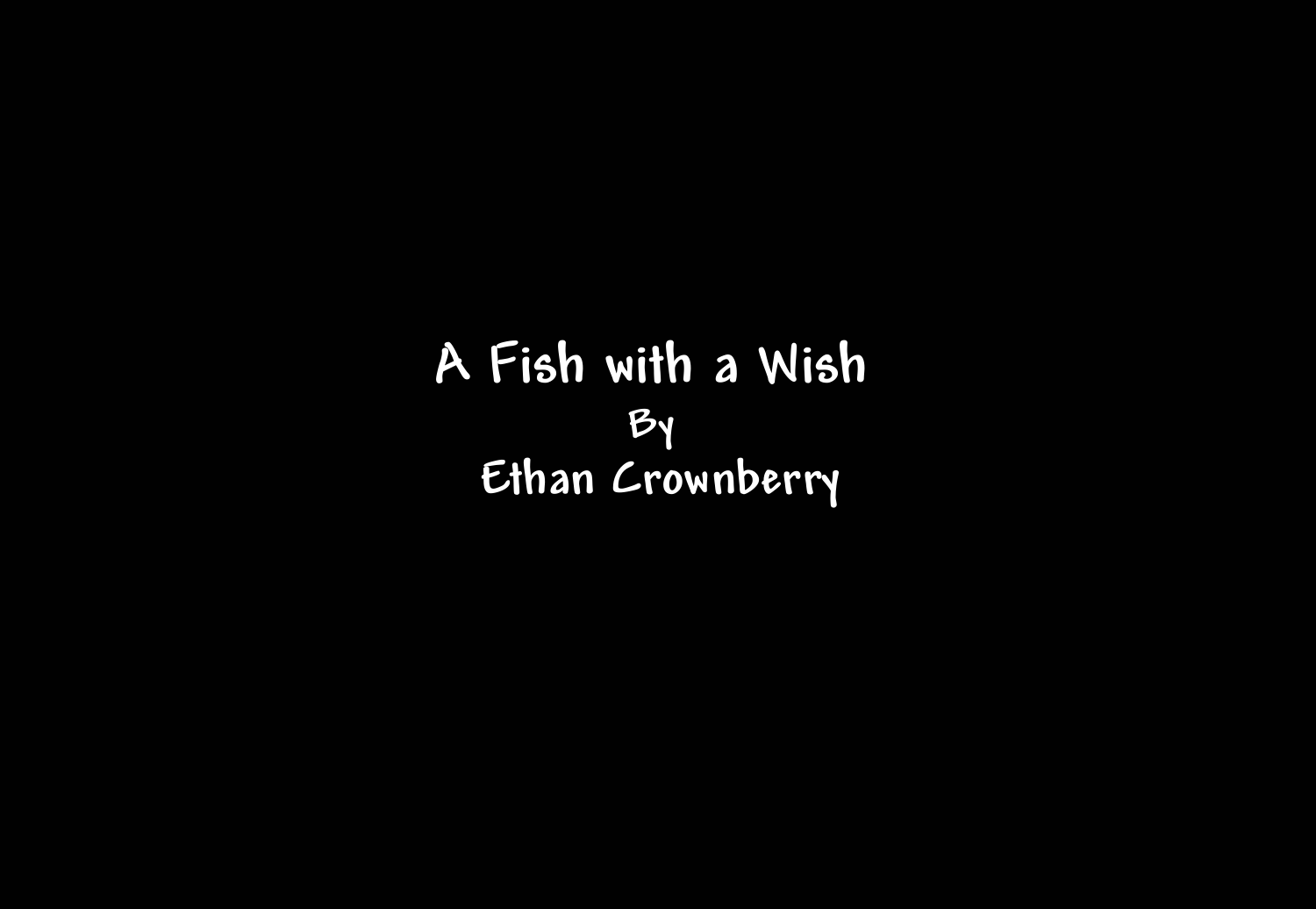## **A Fish with a WishBy Ethan Crownberry**

Copyright © 2005 by Vincent Somerville

All Rights Reserved. No part of this book may be reproduced or transmitted in any form or by any means, electronic or mechanical, including photocopying, recording or by any information storage and retrieval system, without permission in writing from the Author.

> To purchase a copy of this story, visit: www.EthanCrownberry.com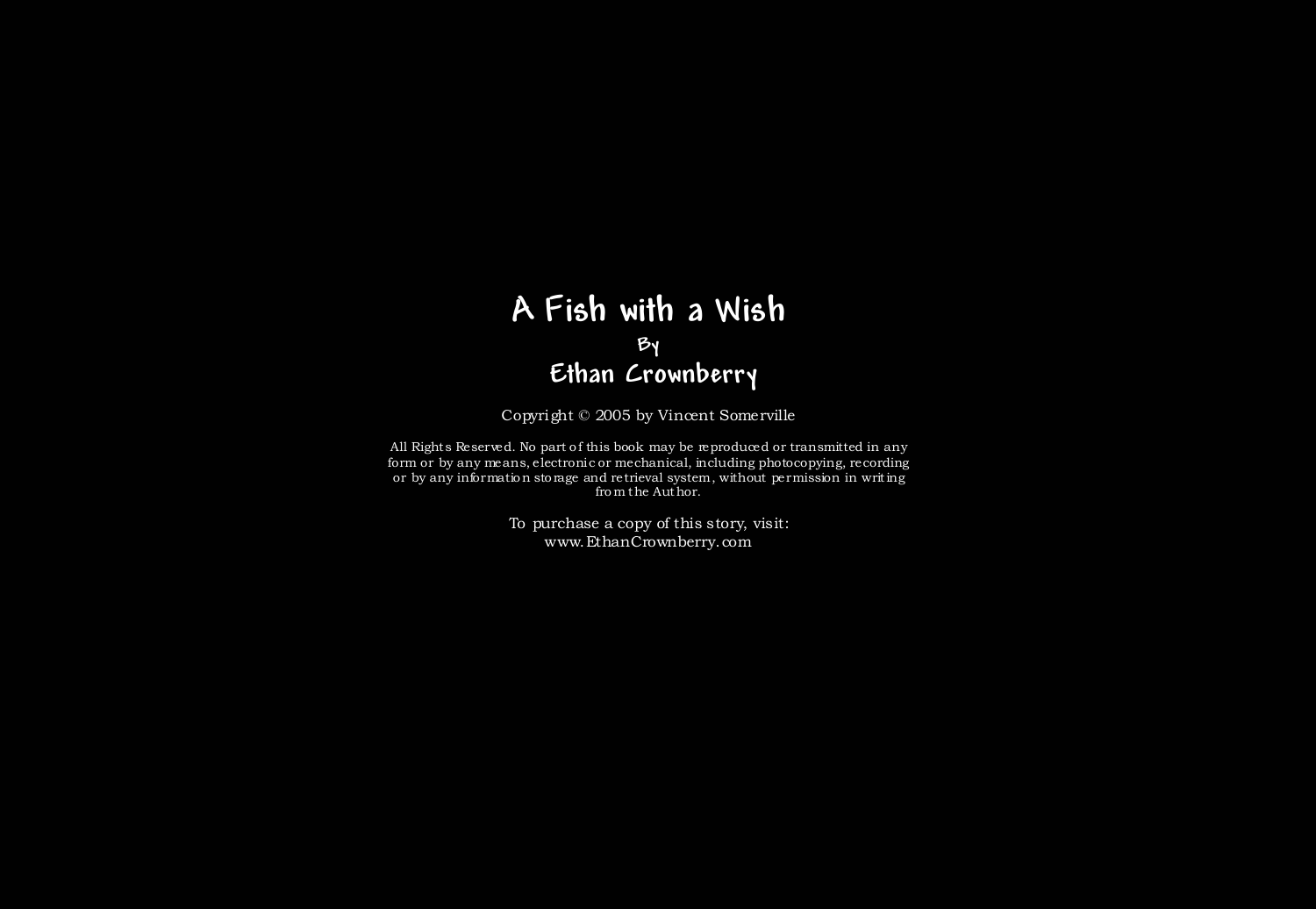To my father, the most honorable man I've ever known. I wish you well…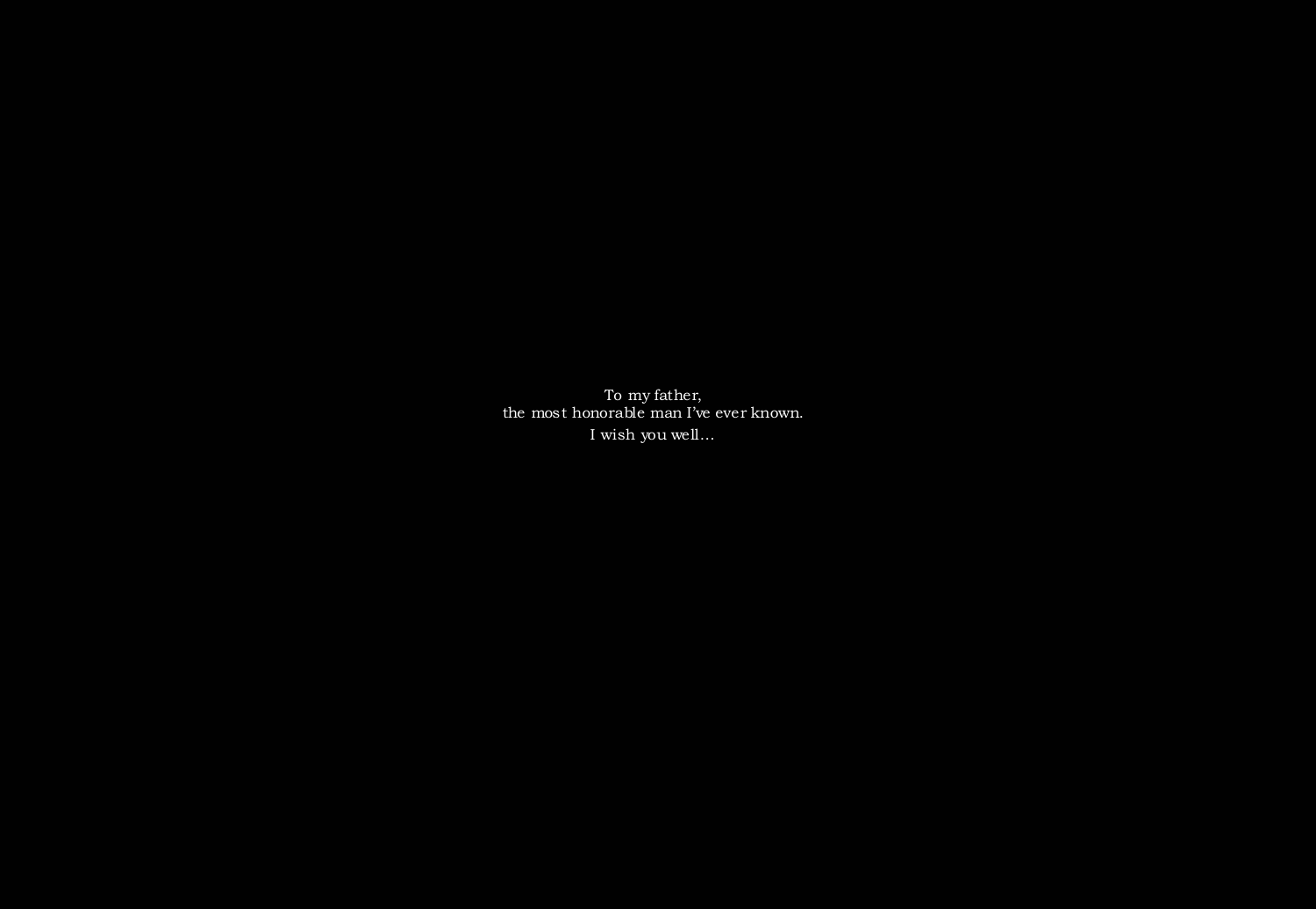Some time ago, in an awfully gray room, in a corner so dark and so filled up with gloom, on a table just barely four legs and a plank, sat one gallon of water in a tiny glass tank. And inside that water a goldfish was swimming, pondering glumly the life he was living. And in that glass tank on that old wobbly table is where we begin this odd fish-wishy fable.

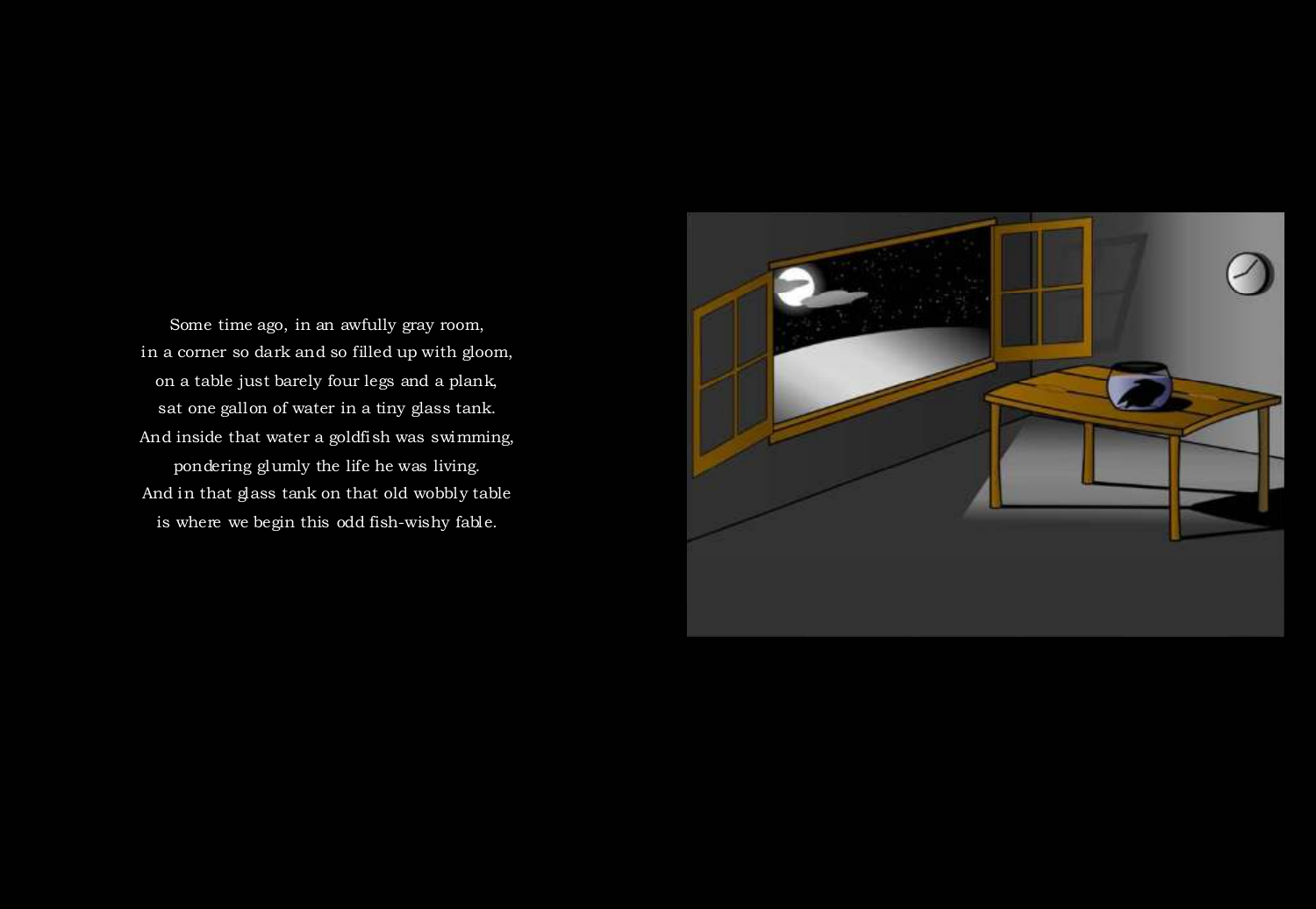

For the fish had been brought home from the pet store that day, and was dropped in his tank in a most unpleasant way. He'd been bought by a man as a gift for his daughter bought with no more than one thin, shiny quarter, then carried home quickly in a small bag of water.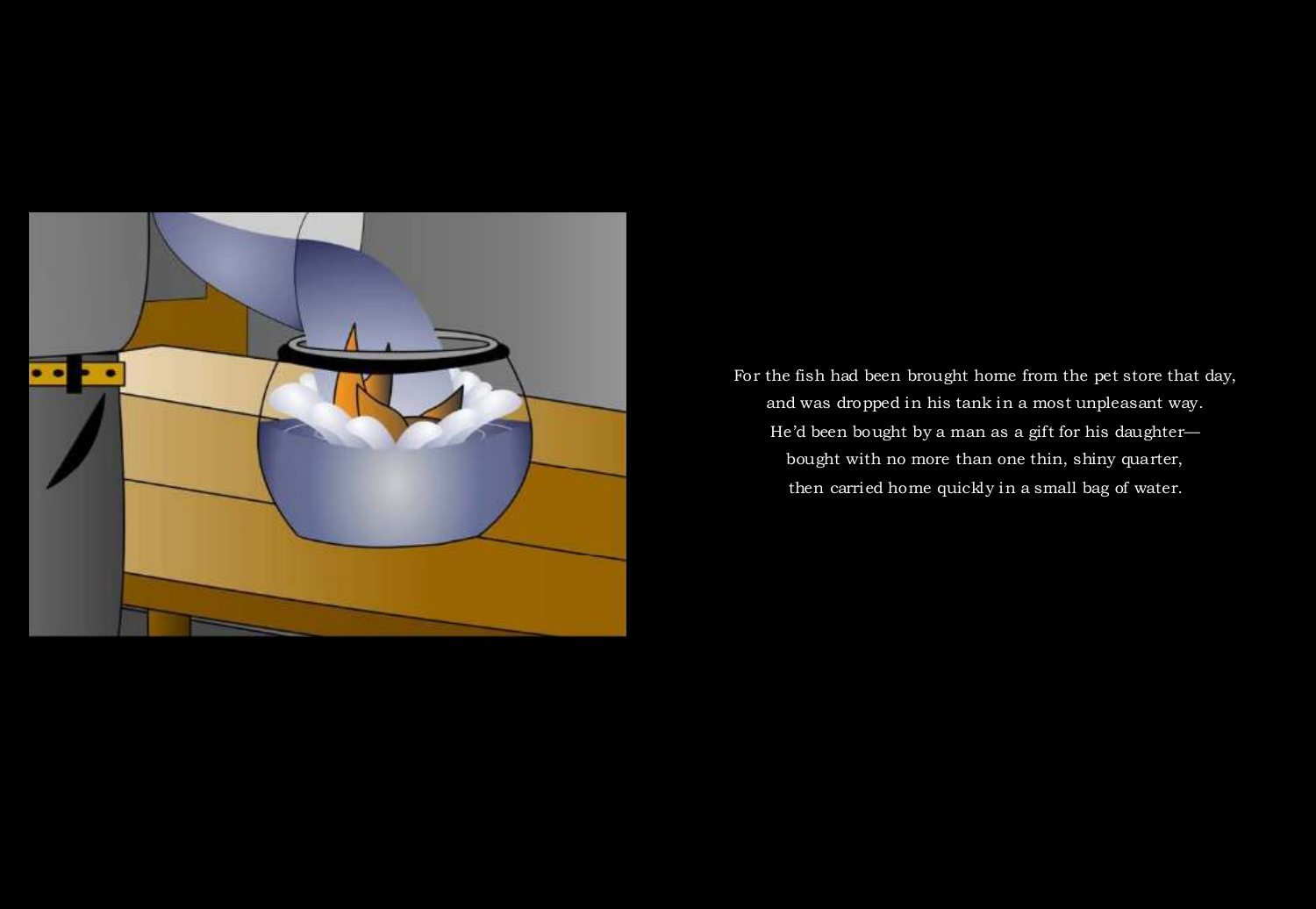And now the fish was unhappy. He was far, far from glad. He was quite disappointed, and growing quite mad. For the water all around him was cloudy and cold, and the table beneath him was eighty years old. "How mean to have put me in such a tight place," said the fish with an awful fish frown on his face."Thank goodness I'm small and not big like a trout," he huffed one more time as he pouted about.

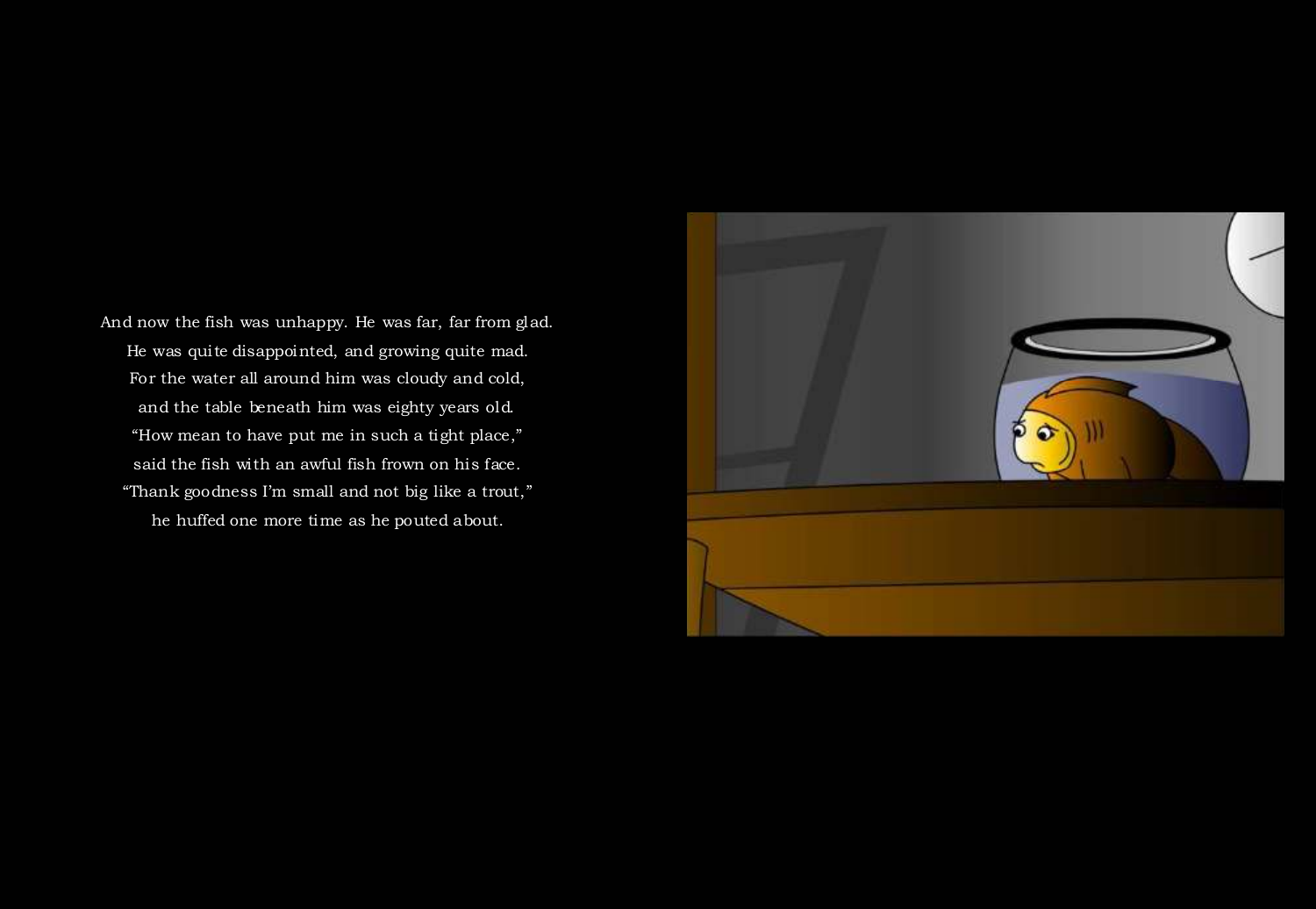

His tank was too small; it was quite plain to see. His tank was much smaller than a fish tank should be. There were no fun fish toys, and no fish decorations, like shipwrecks that bubble and plastic crustaceans. There was no ocean backdrop. There were no colored stones. There were no pirate chests with skulls and crossbones. There were no deep-sea plants, and tree trunks to swim through. There was no one to talk to. There was nothing to do.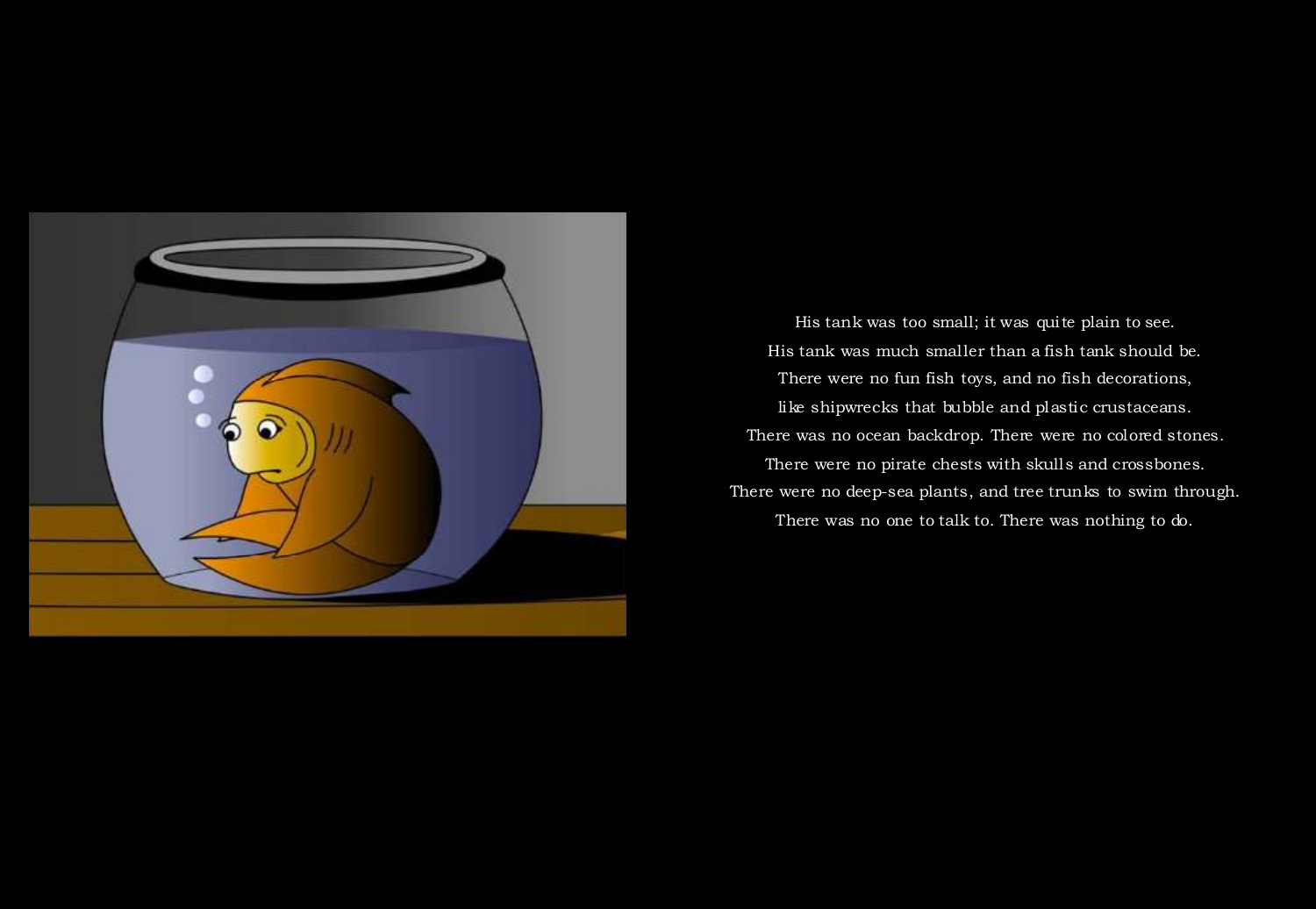"This tank is not fit for a fish to be in," said the fish as he tapped on the glass with his fin. "Now, I don't mean to mumble, and don't mean to moan. And I don't mean to grumble, and don't mean to groan. Please pardon my anger, and pardon my tone, but…IS ANYONE THERE? AM I HERE ALL ALONE?"

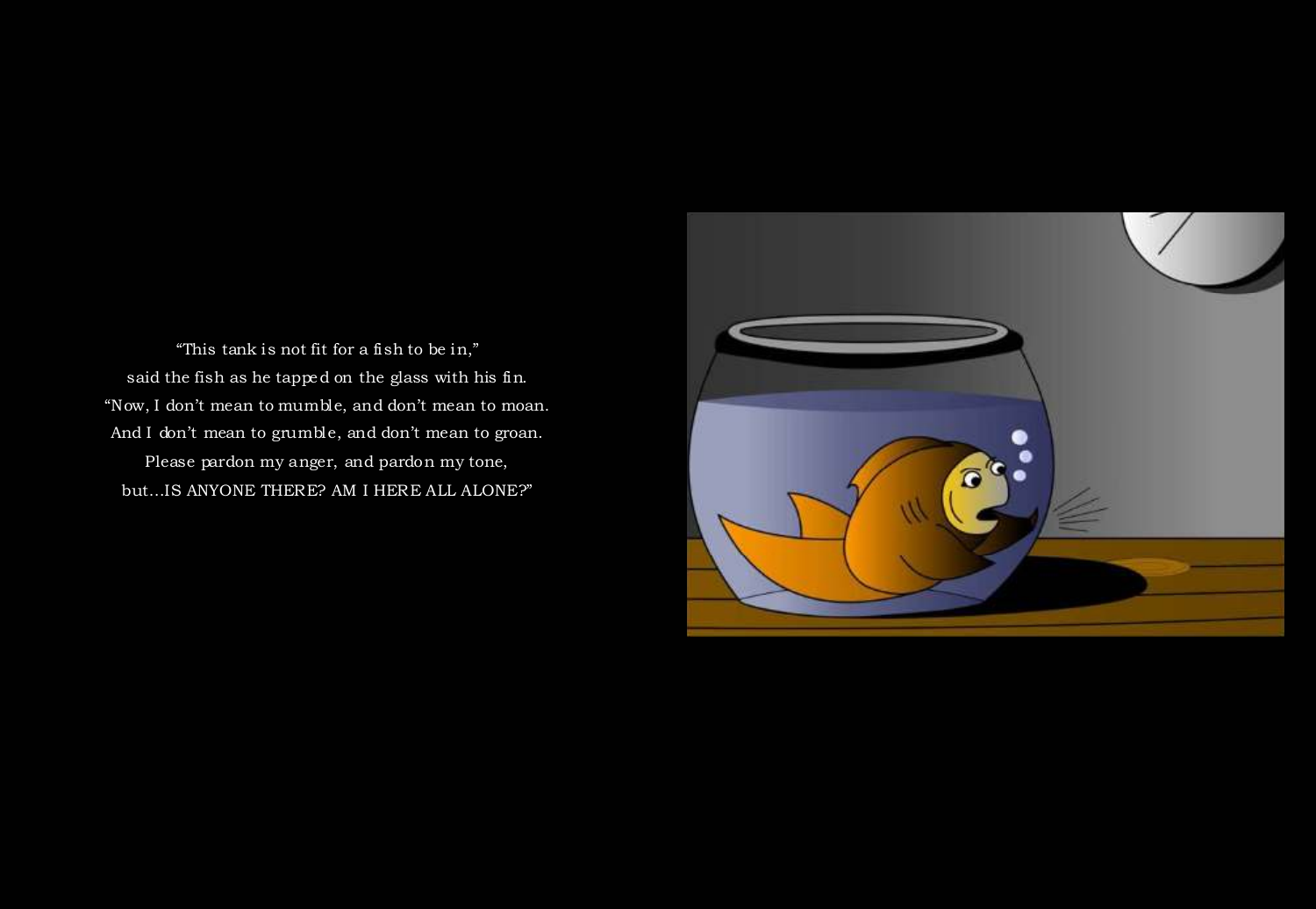

But no one came running to answer his call. There was nobody there; there was no one at all. And the room was as dark as the night was outside. It was quite hard to see, though he tried and he tried. There was nowhere to go. There was nowhere to hide.And with nowhere to swim, he was fit to be tied. He was so sad and lonely he could have just cried. But the tears wouldn't come; he was too full of pride. It was all he could take; he would not let it slide. He would not keep the way he felt bottled inside.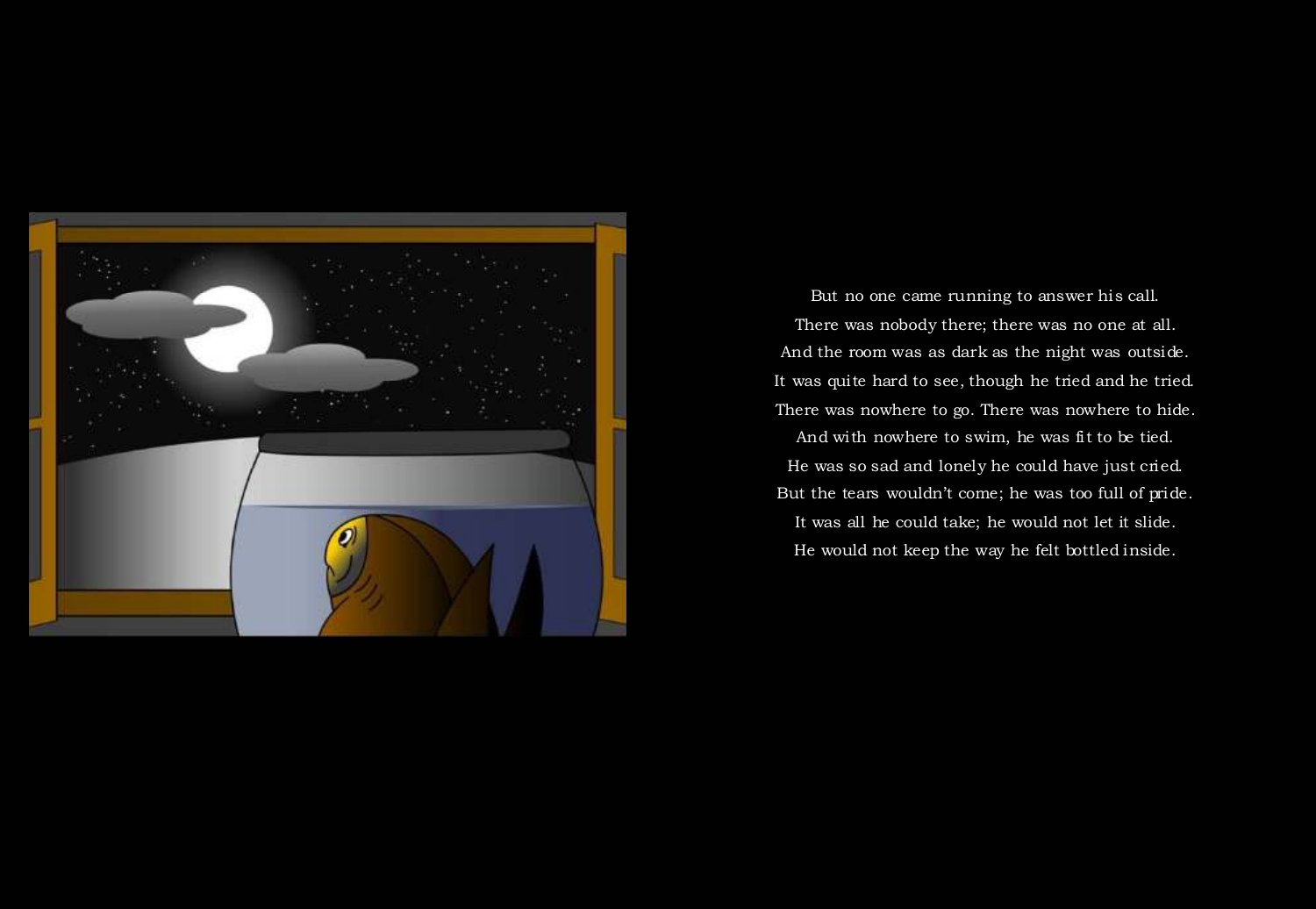So up from the water the fish popped his head, and with one giant fish breath the fish loudly said,

"I am not just some trinket one locks in a case. I'm a goldfish with needs—I need room—I need space.I need sunlight, and friends, and clean water, and food, and a lack of these things is not good for my mood…"

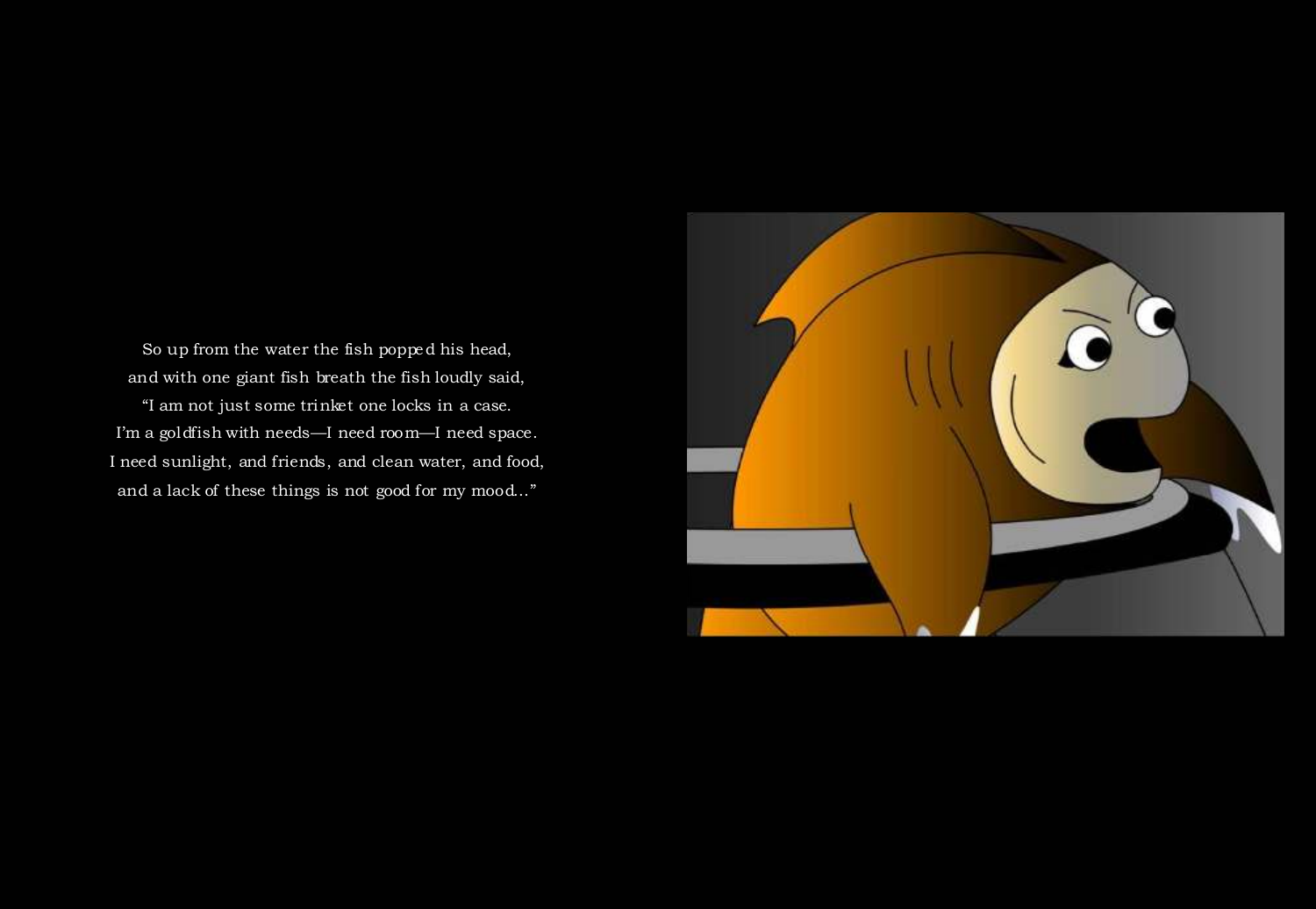

"Now, I know that you're out there, you fish-buying man, and I know you can hear me—I know that you can. Well, this tank is as bad as a fish tank can get, and one day I'll get out, and on that, you can bet!For I feel that my life should hold much more in store. I do not want to stay here—not one minute more. And I don't mean to frown, and I don't mean to pout. I don't mean to ramble, and don't mean to spout. I don't mean to yell, and I don't mean to shout, but…FOR GOODNESS SAKE, SOMEBODY, PLEASE LET ME OUT! "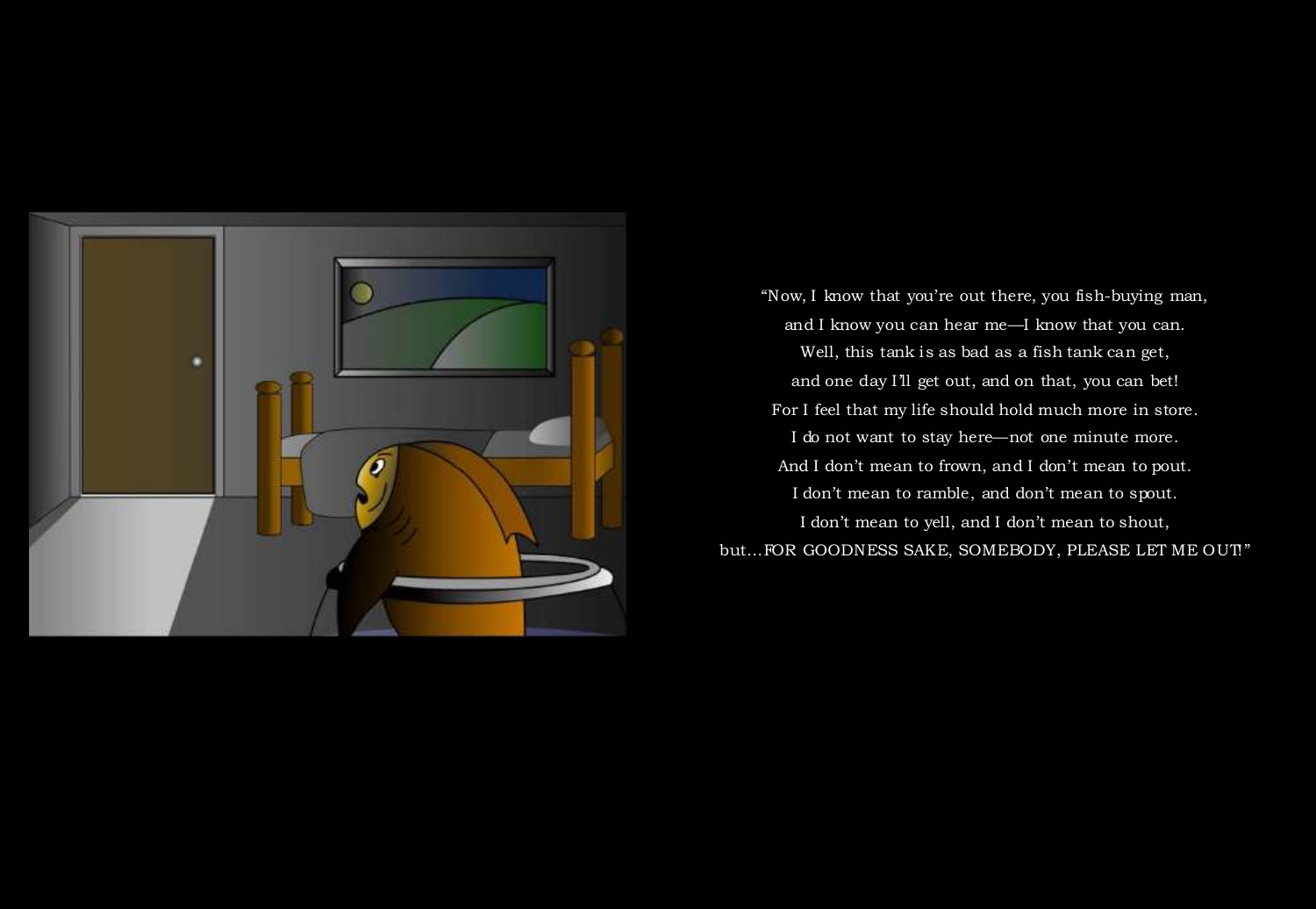And again no one came. And the fish kept on talking. He complained and complained, and went on and on squawking. He muttered and whined, but he didn't stop there; he niggled and nagged, and continued to blare. He ranted so loudly that if he had hair, he'd have pulled every strand 'til his fish head was bare. He nitpicked and picked, and left nothing to spare,and at least thirty times shouted, "LIFE ISN'T FAIR!"

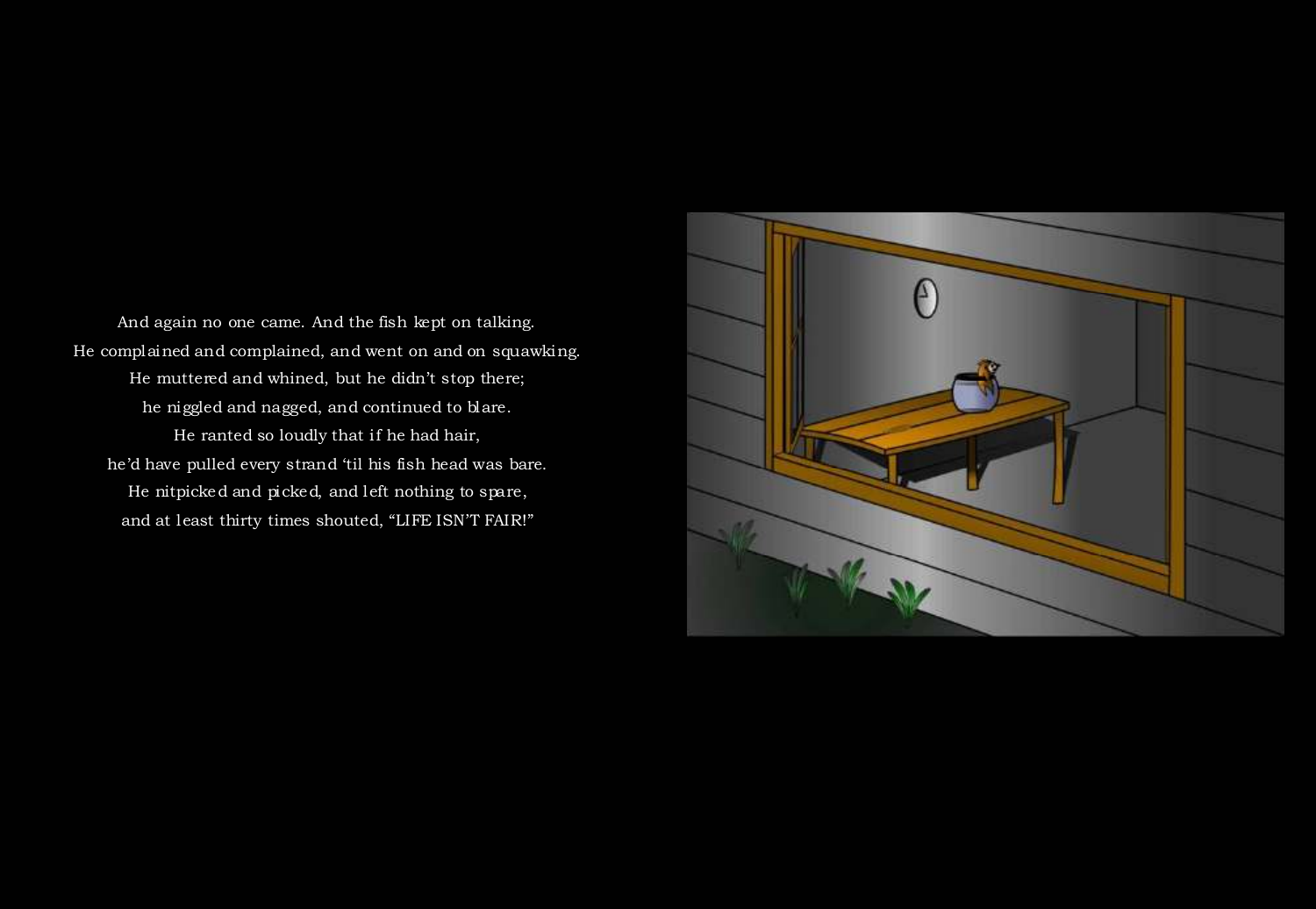

Then all of a sudden, a light shined in his face, not a light from inside but from deep outer space. It shined through the window right down in his eyes, so fast it had taken him quite by surprise. He squinted and flinched, and he closed his eyes tight, and he held up his fish fin to block out the light.He had never seen anything shining so bright, and had never seen light with such power and might.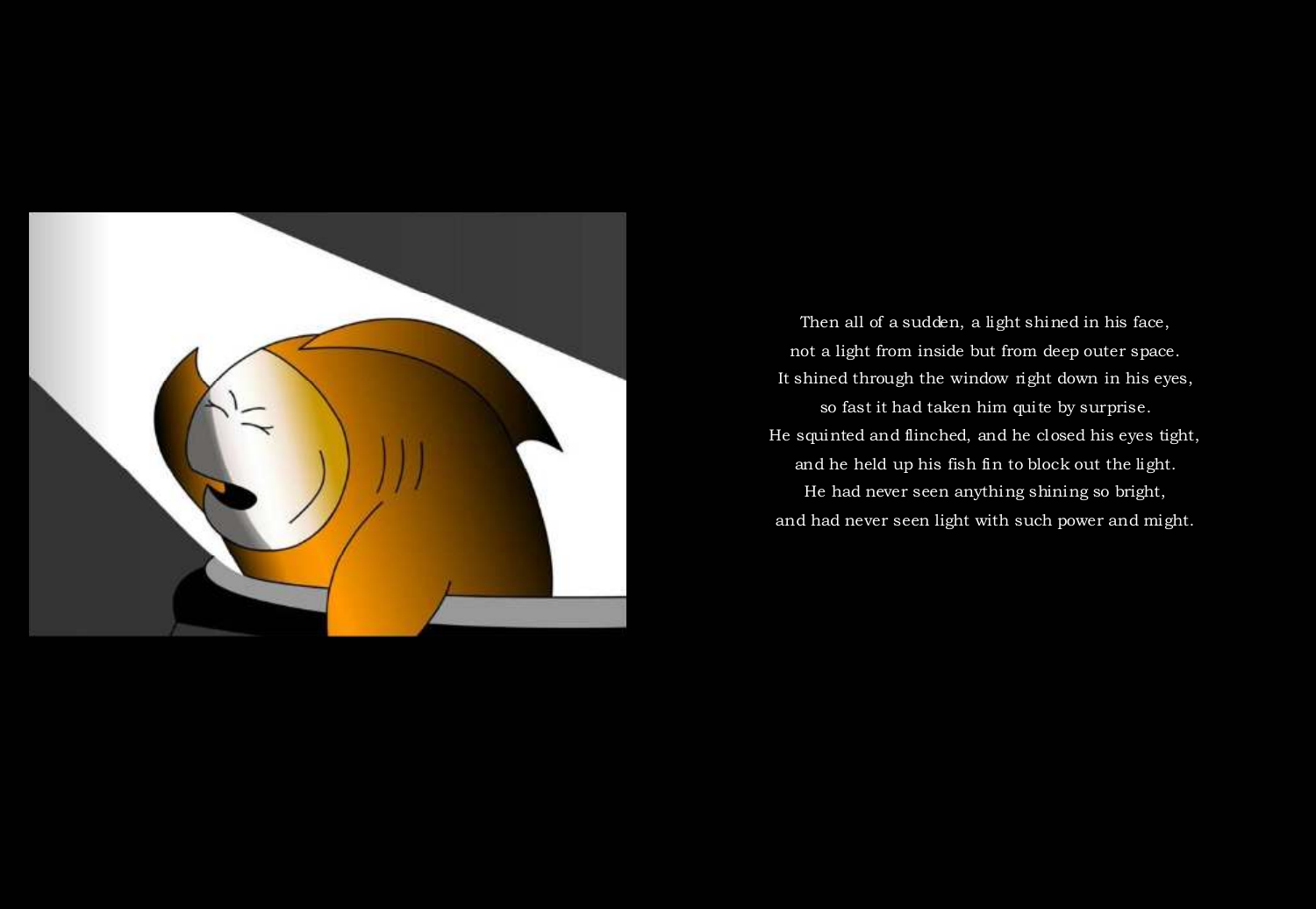"Who's there?" asked the fish, wondering who it could be. "Could you please dowse your light? It's too bright! I can't see!" Then slowly but surely the light faded low 'til all that was left was a soft gentle glow. "What's this?" said the fish, as he opened each eye. With his eyes opened wide, he looked up at the sky."A star!" he declared. "I know just what I'll do. I will wish and I'll wish 'til my wishes come true.I will wish a whole lot. I will wish a whole slew. I will wish 'til my fish face turns three shades of blue."

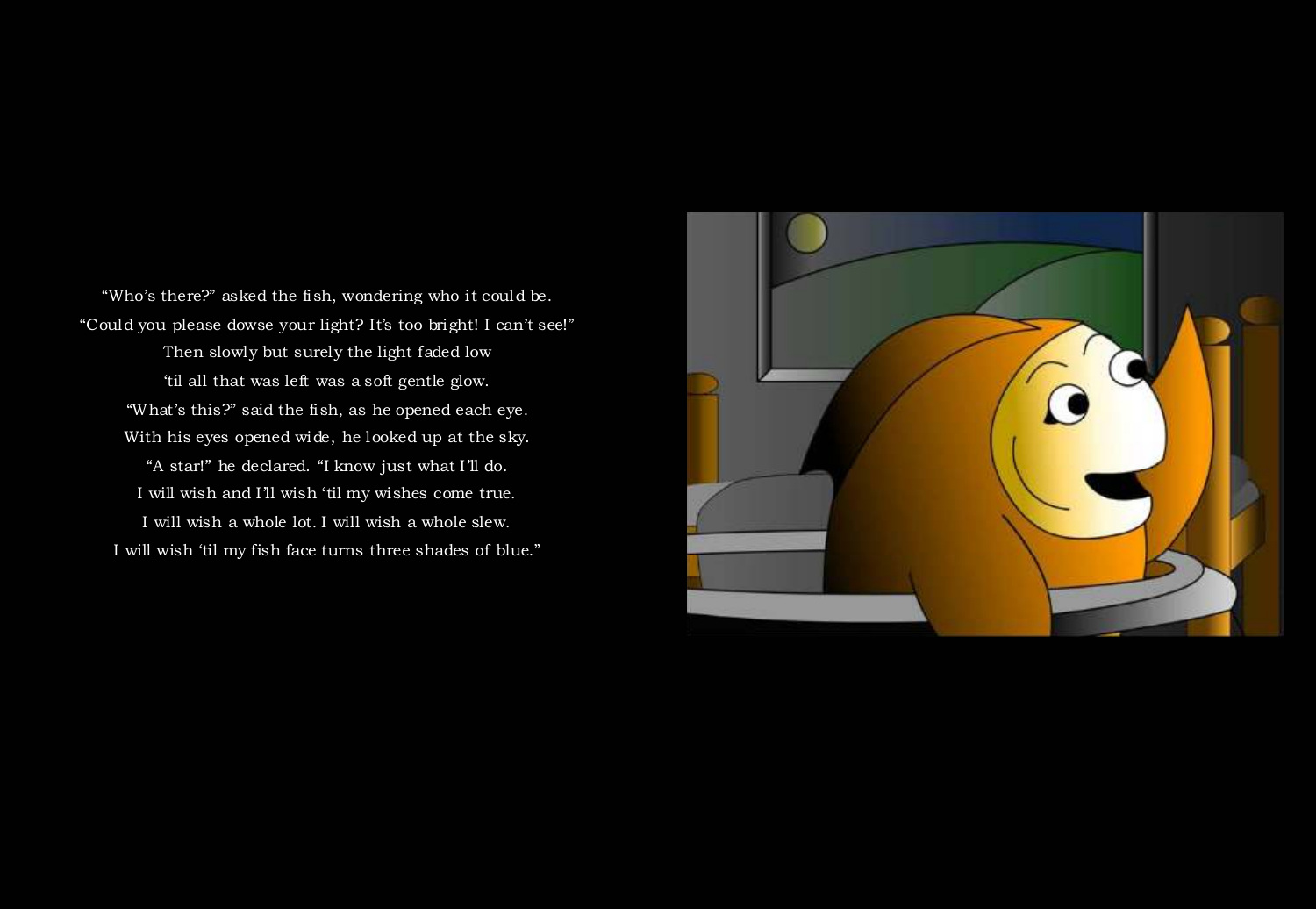

"And what would you wish," the fish heard the star say, "if your wishes were granted all night and all day?" And the fish nearly jumped back a half-inch or two."You can talk!" he said, shocked. "Well, that's something quite new..."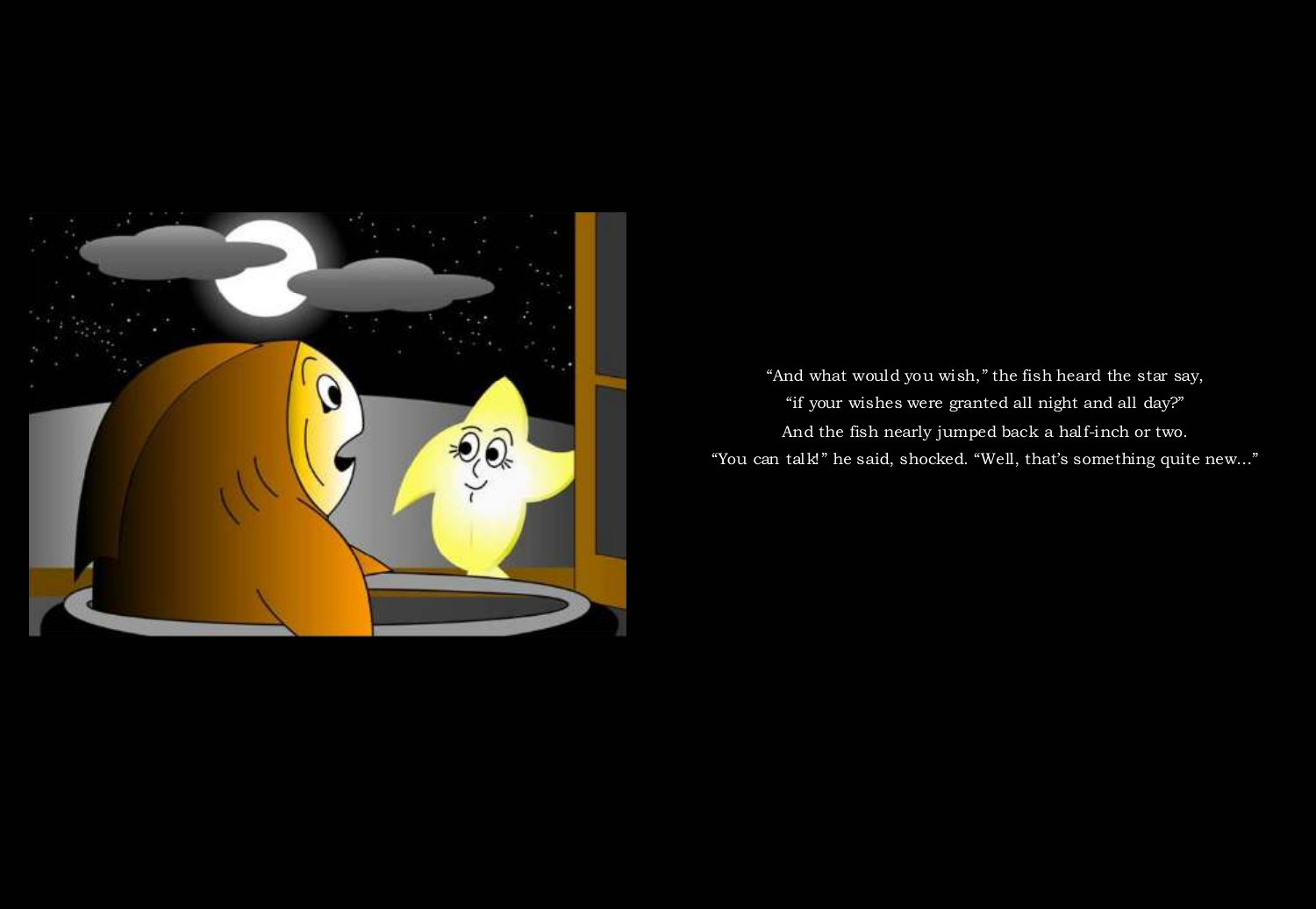"But as long as you've asked, I will tell you my wish. I wish I was much more than a measly goldfish. I wish I could get out of this tank and be free. I wish I could go swimming somewhere in the sea. I wish I could go here. I wish I could go there. I wish I had two wings and could fly in the air. I wish I could be big. I wish I could be grand. I wish I had four legs and could walk on dry land. There are so many things that I wish I could be. There are so many places I wish I could see. And if I had my way and could wish a whole lot, I would wish I was somewhere and something I'm not."

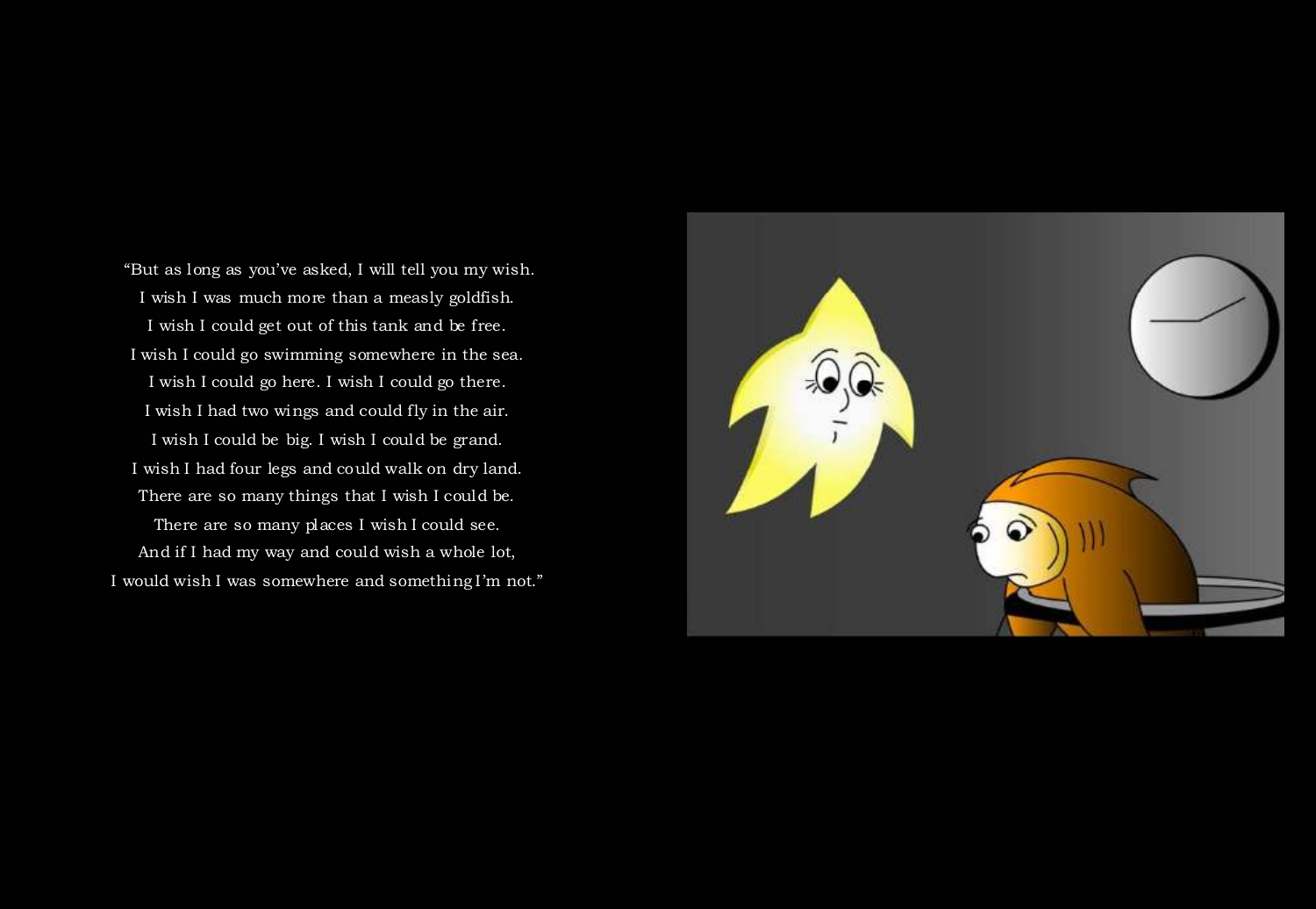

"So what will it be?" the star asked him to choose."Just make your first wish. You've got nothing to lose." Then the fish started thinking and scratched his fish head. And he scratched and he scratched 'til his fish fin turned red. And he thought and he thought. He thought once and thought twice. Then, "AH-HA!" he said quickly. "Being a whale might be nice!"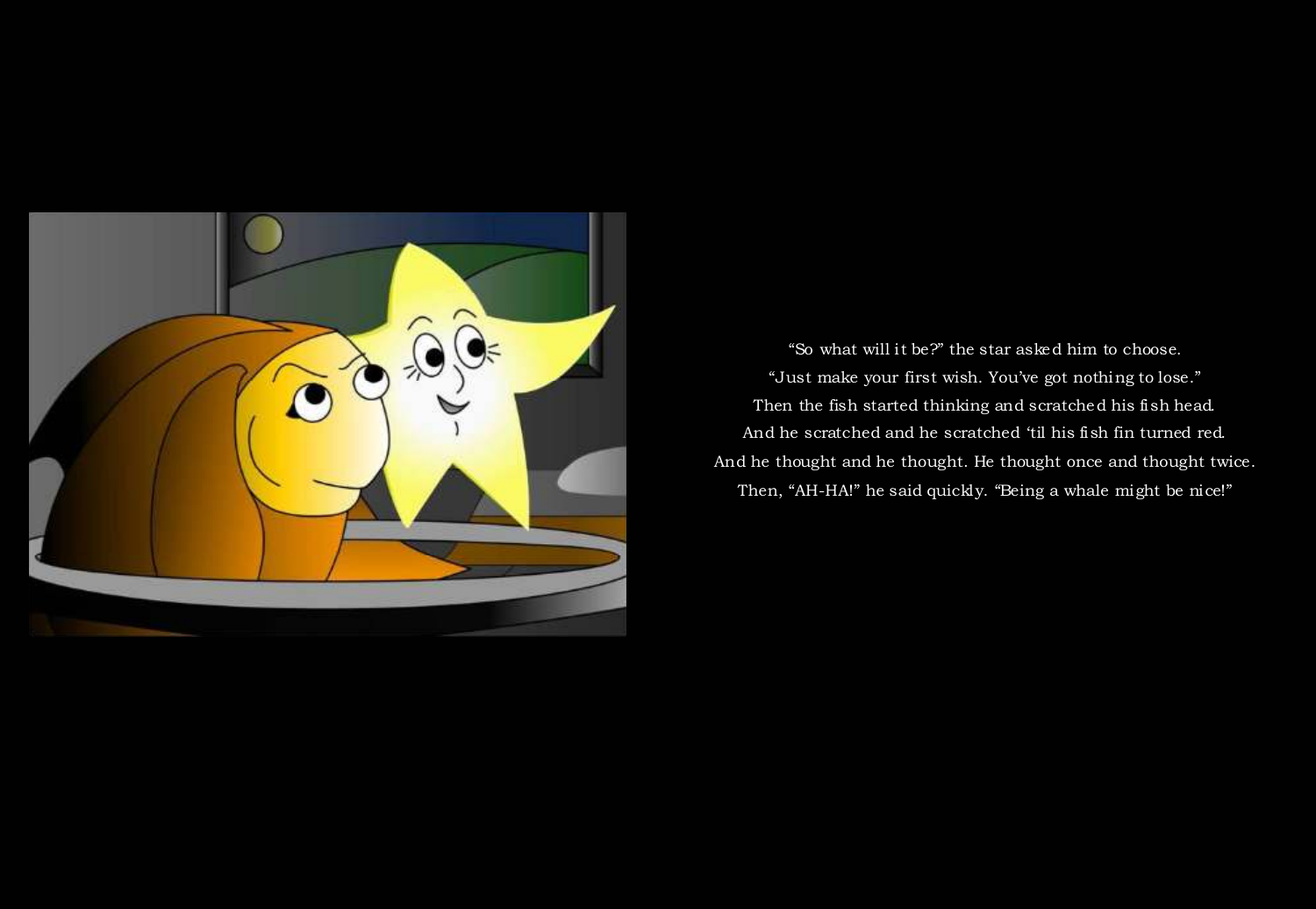And *poof*! He was there. He was far out to sea. That ol' star had come through, and the fish was now free.

He was swimming in waters so wide and so blue. He was a great ocean whale. His fish wish had come true.

He was fifty feet long and at least twenty feet wide, and was feeling quite strong as he swam through the tide. And he swam and he swam. He swam east and swam west.

And he swam without ever once stopping to rest. Then he dove down real deep. Then he swam up real fast. Then he leapt from the surf shouting, "FREE! FREE AT LAST!"

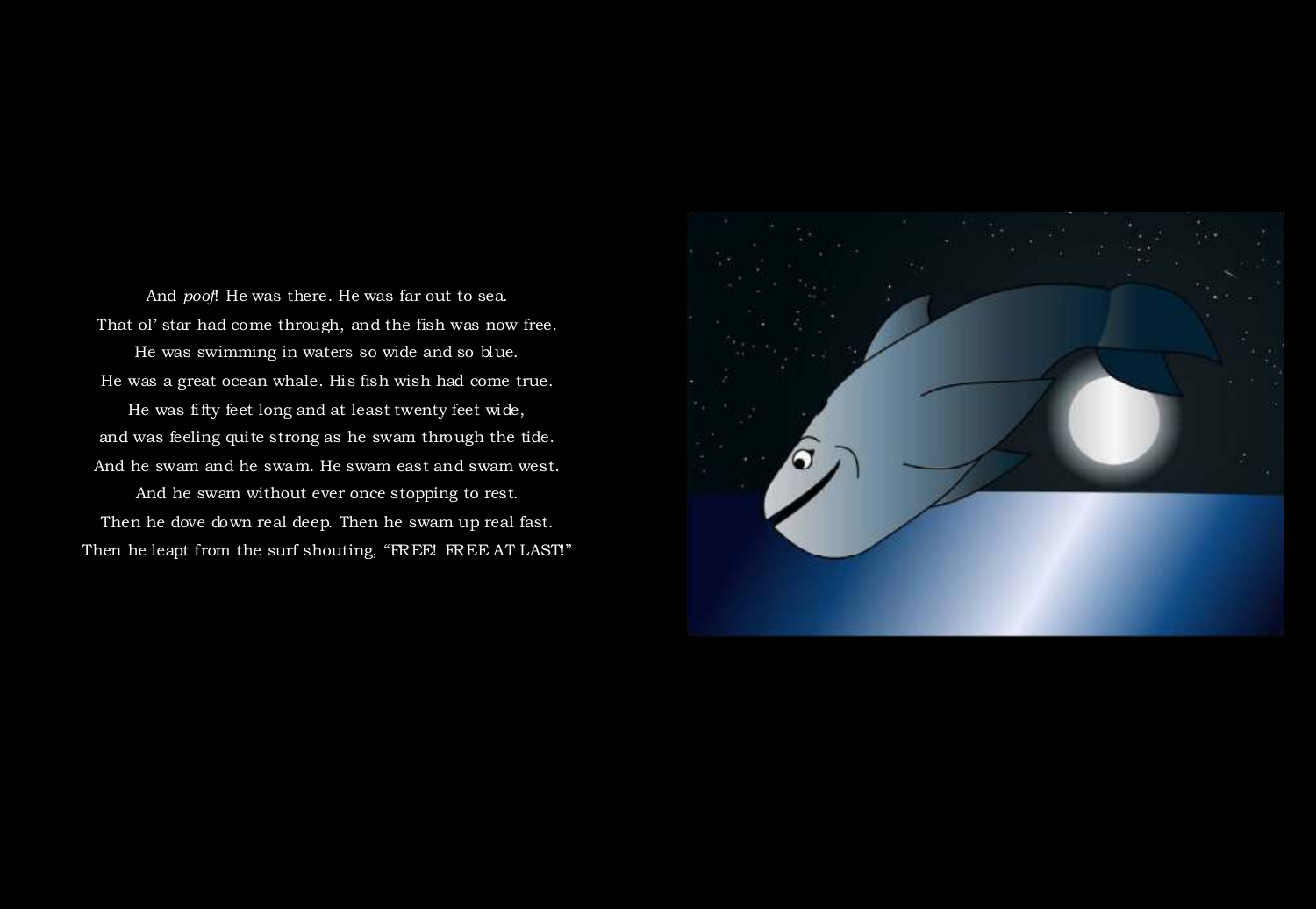

But then, all at once, a big boat came along, and the fish knew right then there was something quite wrong. On board there were men who were hunters by trade, who hunt ocean whales for the wages they're paid. Then the captain yelled out to his crewmen, "WHALE-HO!" And the fish knew right then it was time he should go.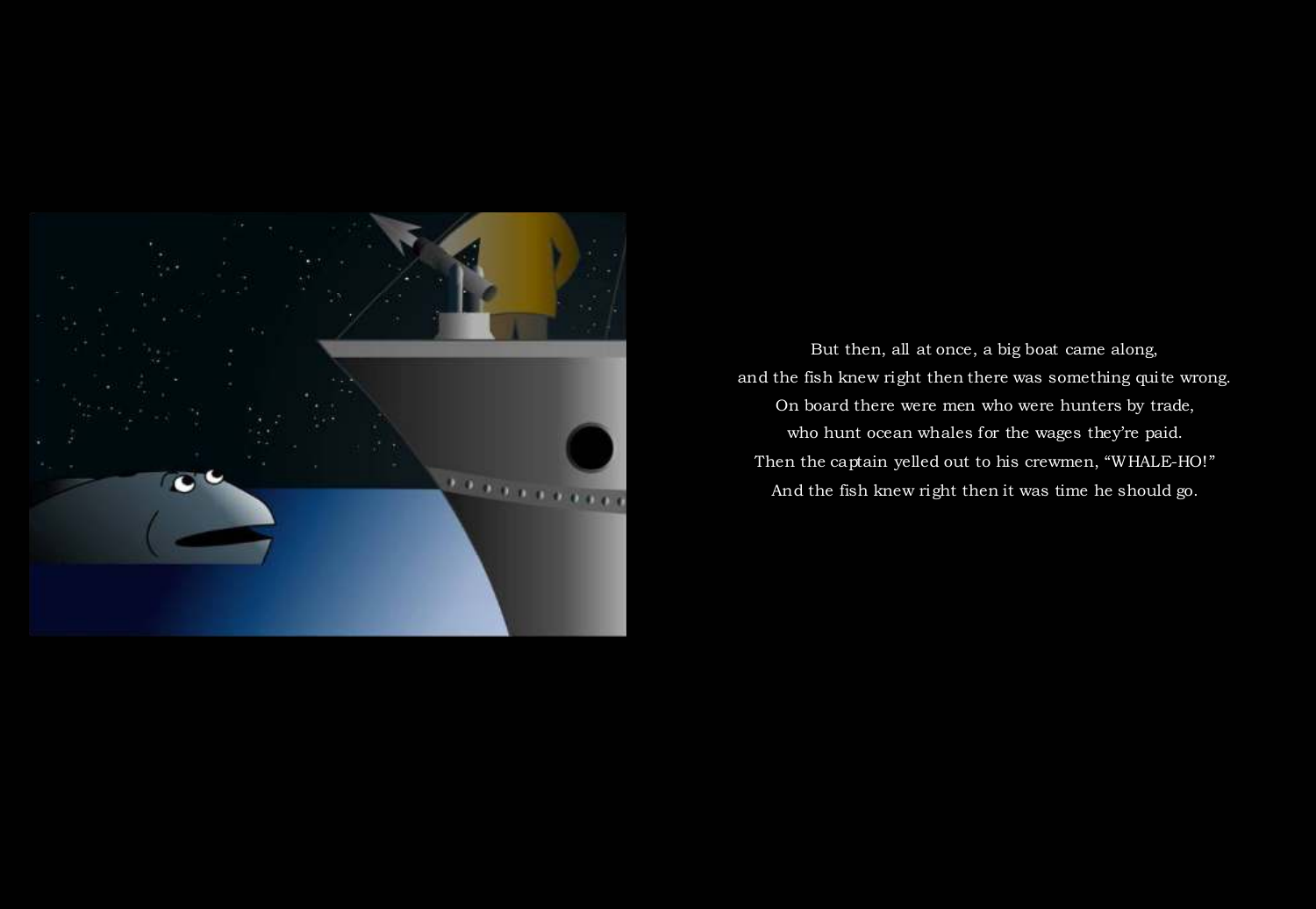So the fish swam away, and the boat chased him down, and through sea and through surf they went 'round and went 'round. They went 'round through Cape Cod, and went half way up Maine, then they turned a sharp right and went half way to Spain. Then the men threw their nets, and the fish was now caught, and the men pulled and pulled 'til their nets were quite taut.

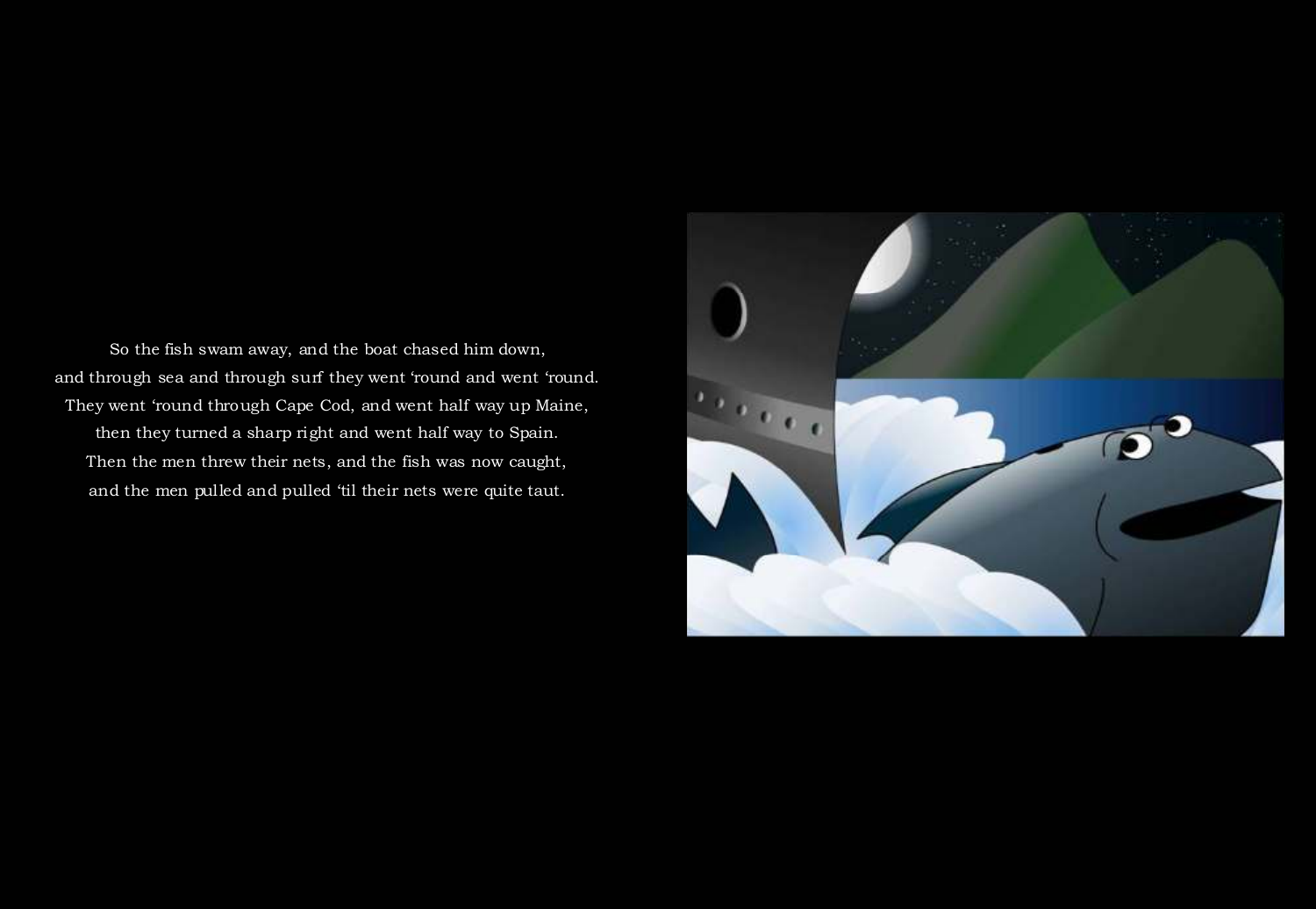

"Are you up there, ol' star?" the fish cried out in fear. "If I may, may I make myself perfectly clear? Now, I'm not sure you've noticed, and not sure you've heard, but this whale-wish you've granted has grown quite absurd. And if I could please ask you for one more quick word, could I not be a whale, could I, instead, be a bird?"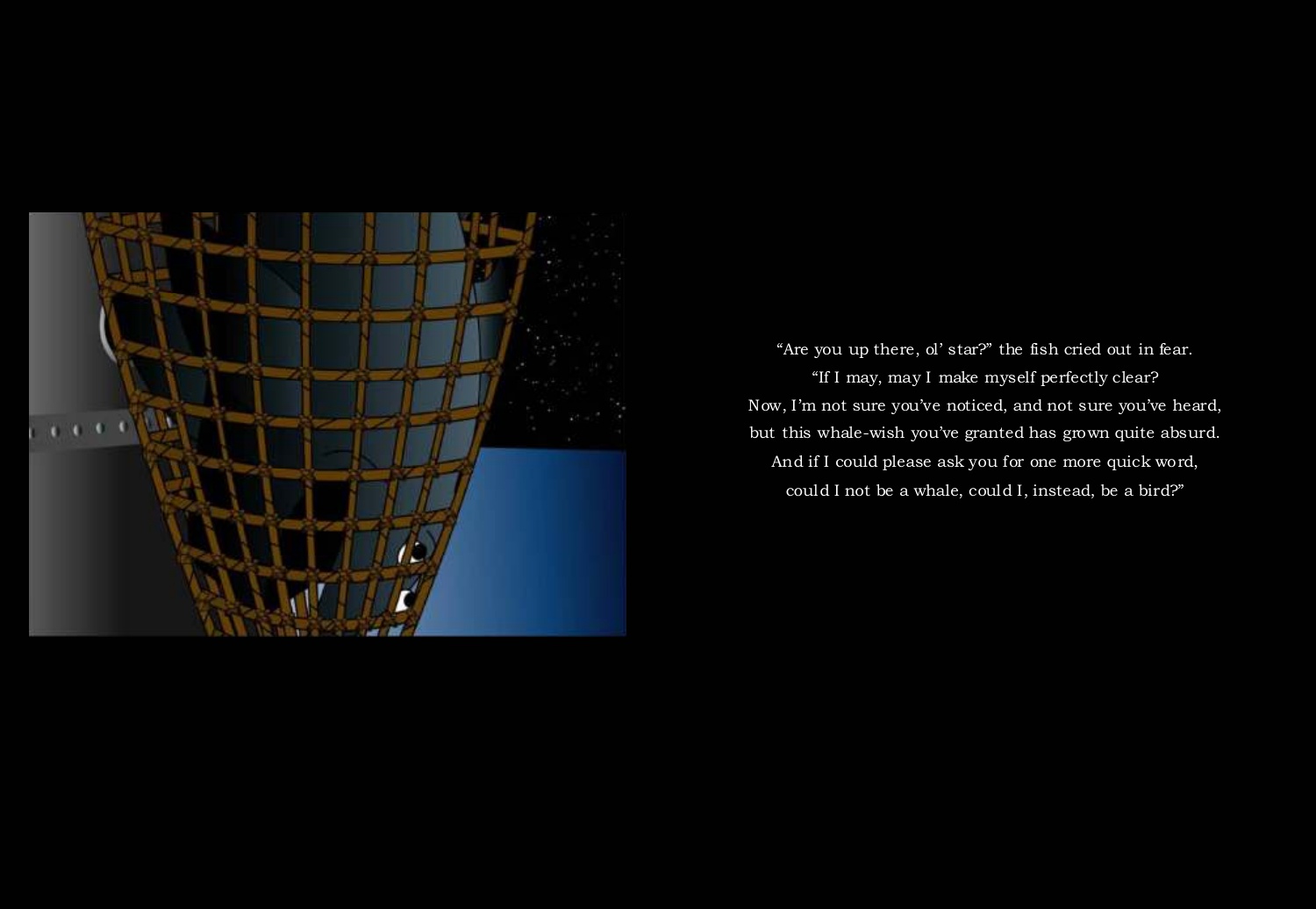And *poof!* He was off. He was high in the sky. He was flying much higher than most birds could fly. He was free of those nets and that boat and those men. That ol' star had come through for the fish once again. He was a great mountain bird. He was soaring so proud. He was flying as high as his bird wings allowed. And he soared and he soared. He soared left and soared right. And he soared past three clouds and two planes and one kite. Then he dimbed, and he climbed. Then he dove down real low.

Then he swooped up as fast as his bird wings would go.

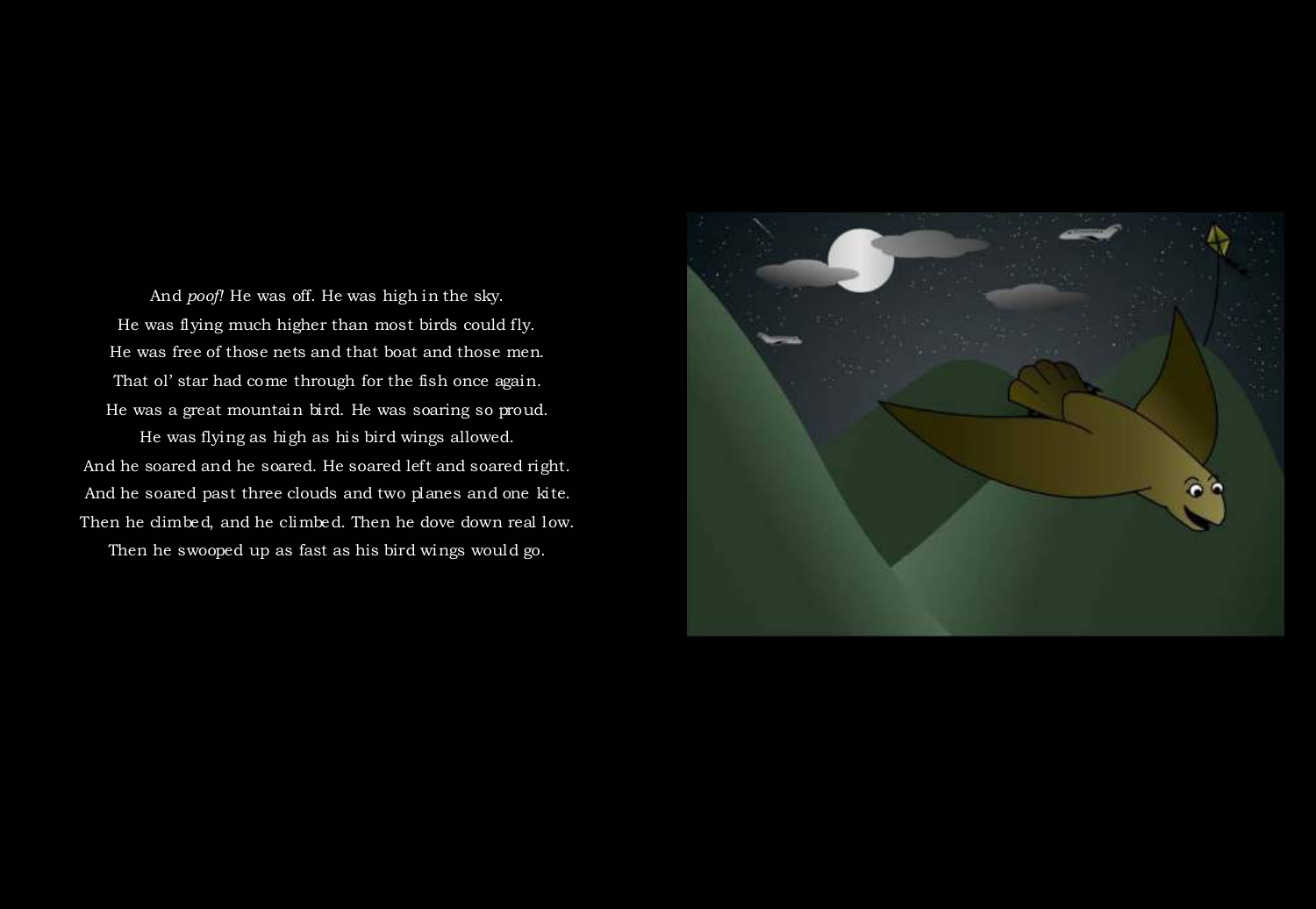

But far down below him, somewhere on the ground, a shotgun rang out with a loud shotgun sound. Then the fish looked straight down and saw something quite grim; there were hunters with shotguns all aiming at him.So he flew away fast. Yes, he flew and he flew. But the next place he flew had more hunters there too. So he flew a bit more. He flew far, far away. And he searched north and south for a nice place to stay. But the next place he flew had much more than before; everywhere that he flew there were hunters galore.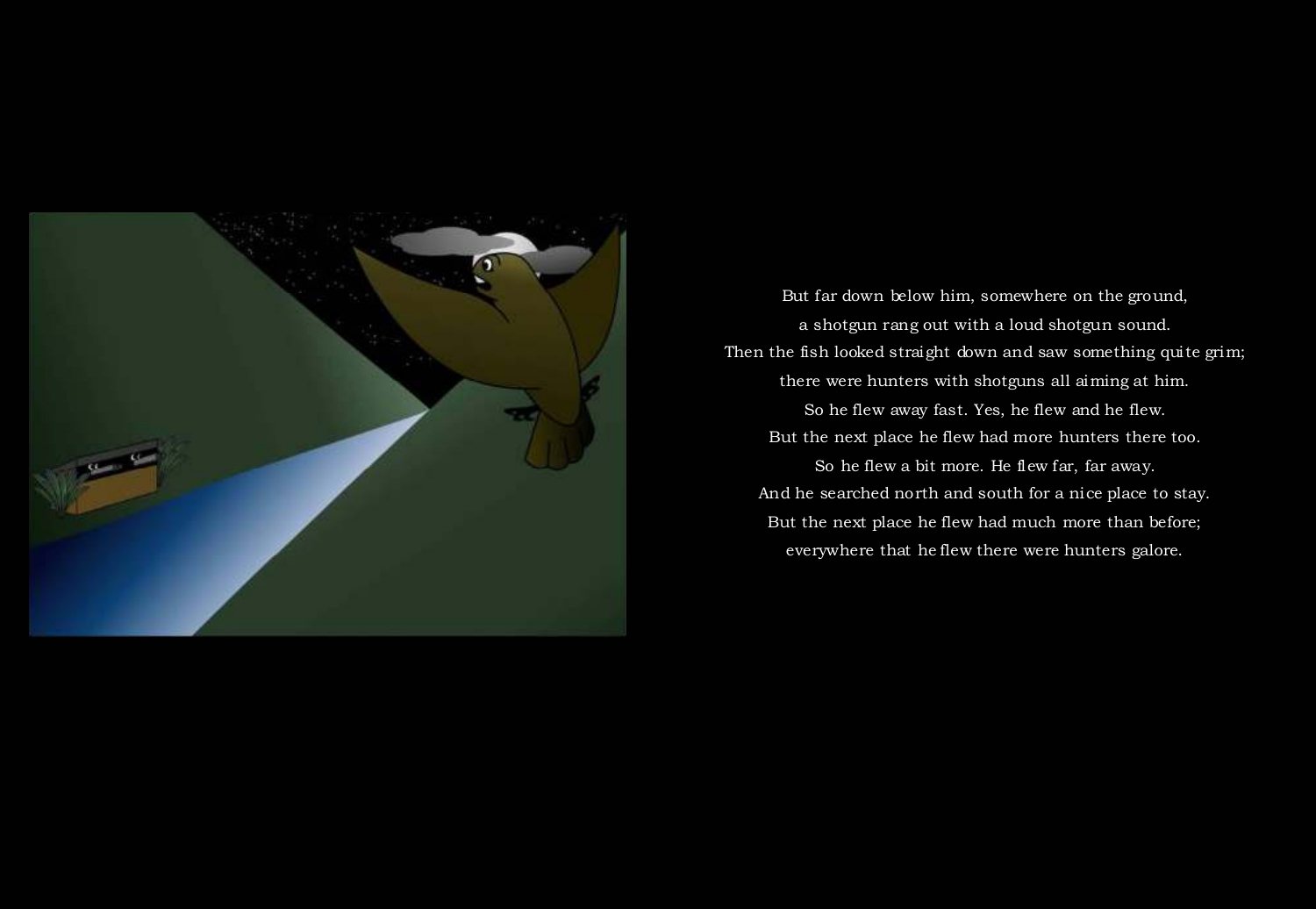"Are you up there, ol' star?" the fish cried out for help. "Now, I don't mean to yammer, and don't mean to yelp. And I don't mean to be such an ungrateful fish. And I don't mean to wish I had not made this wish. But this bird-wish you've granted has grown quite unfair. Could I not be a Bird? Could I, instead, be a bear?"

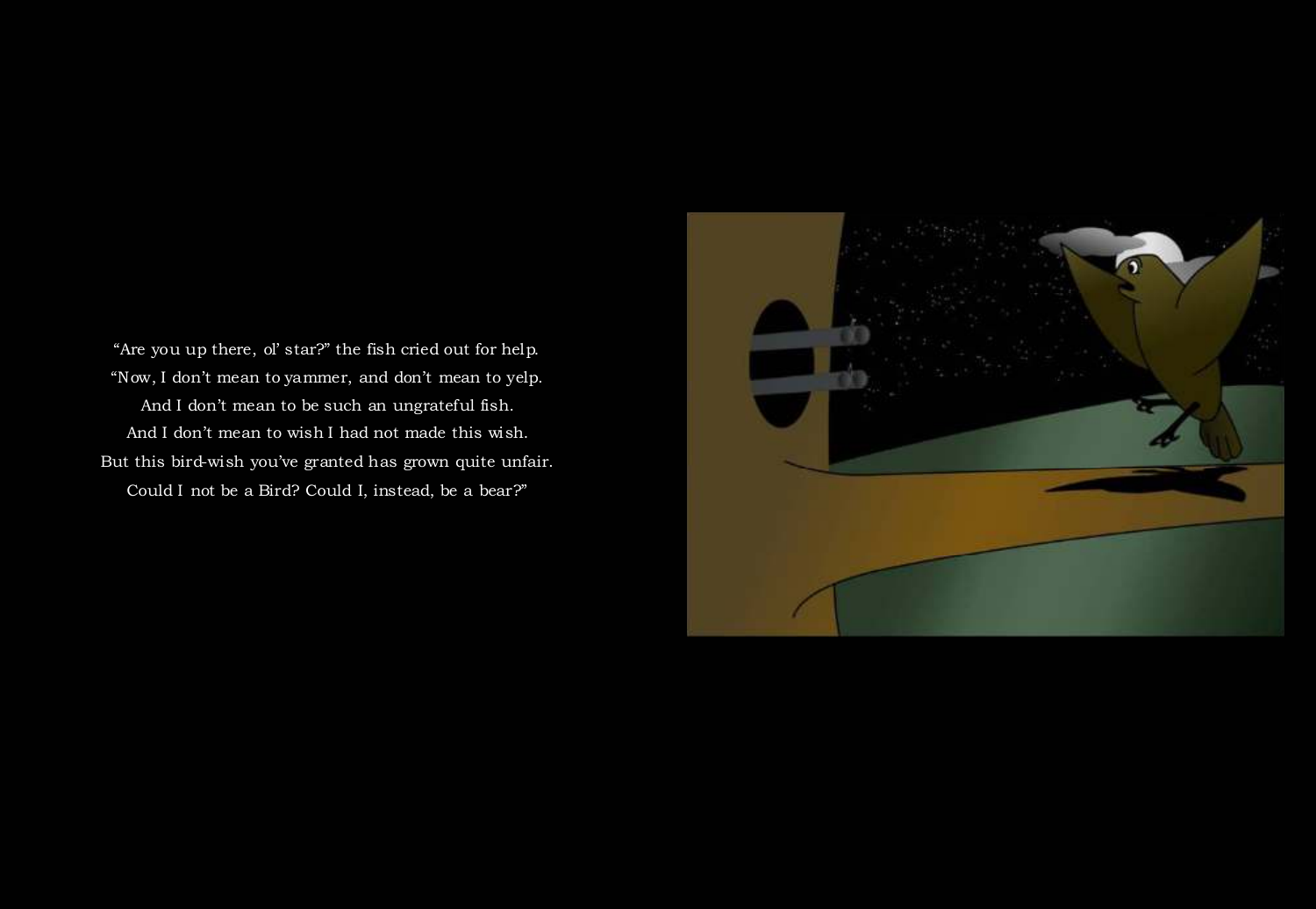

And *poof*! He was there. He had fur and big claws. But the forest was full of bear traps for his paws…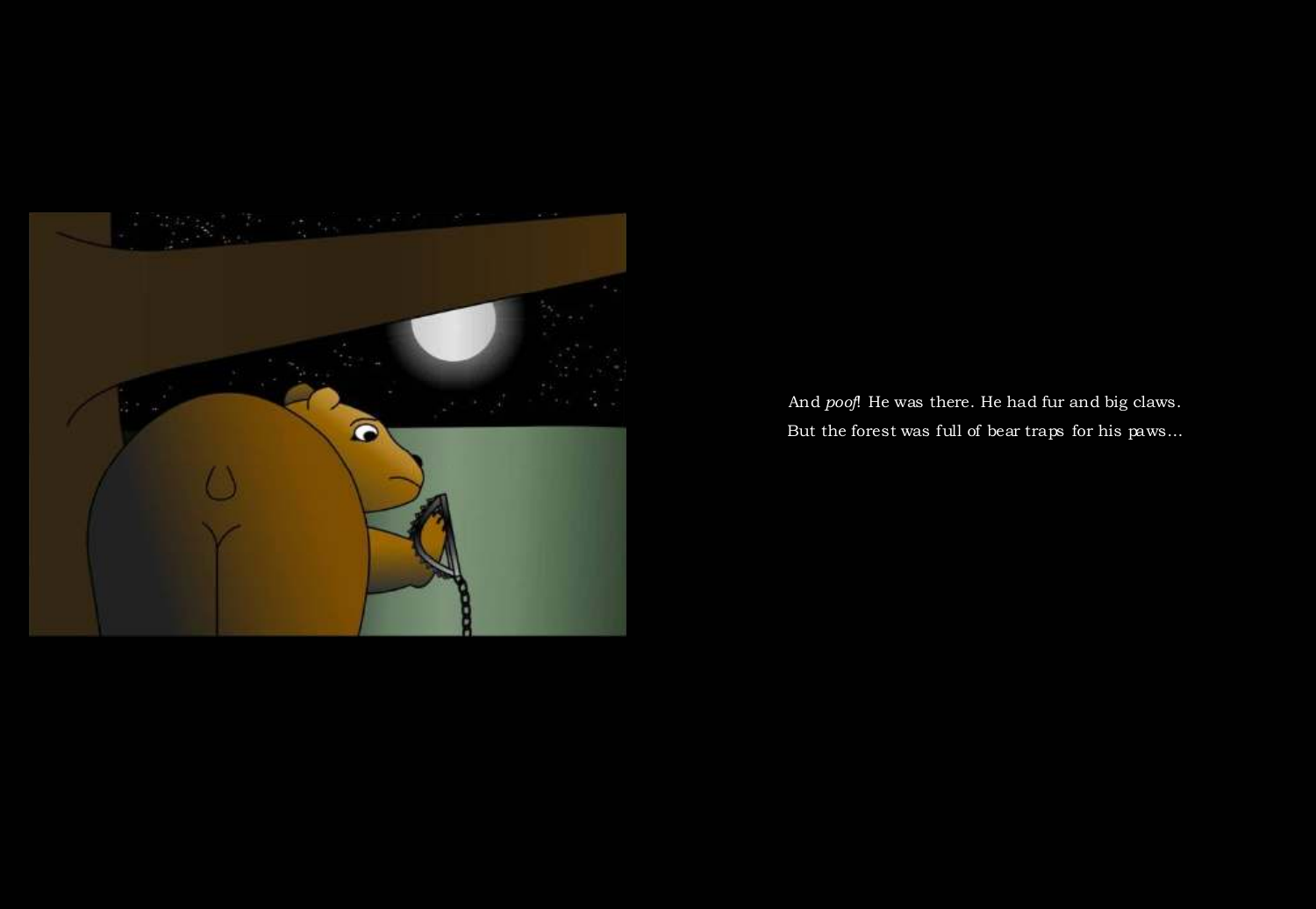So he wished one more wish. He wished he was a cat.Then along came a bulldog, and that was quite that…

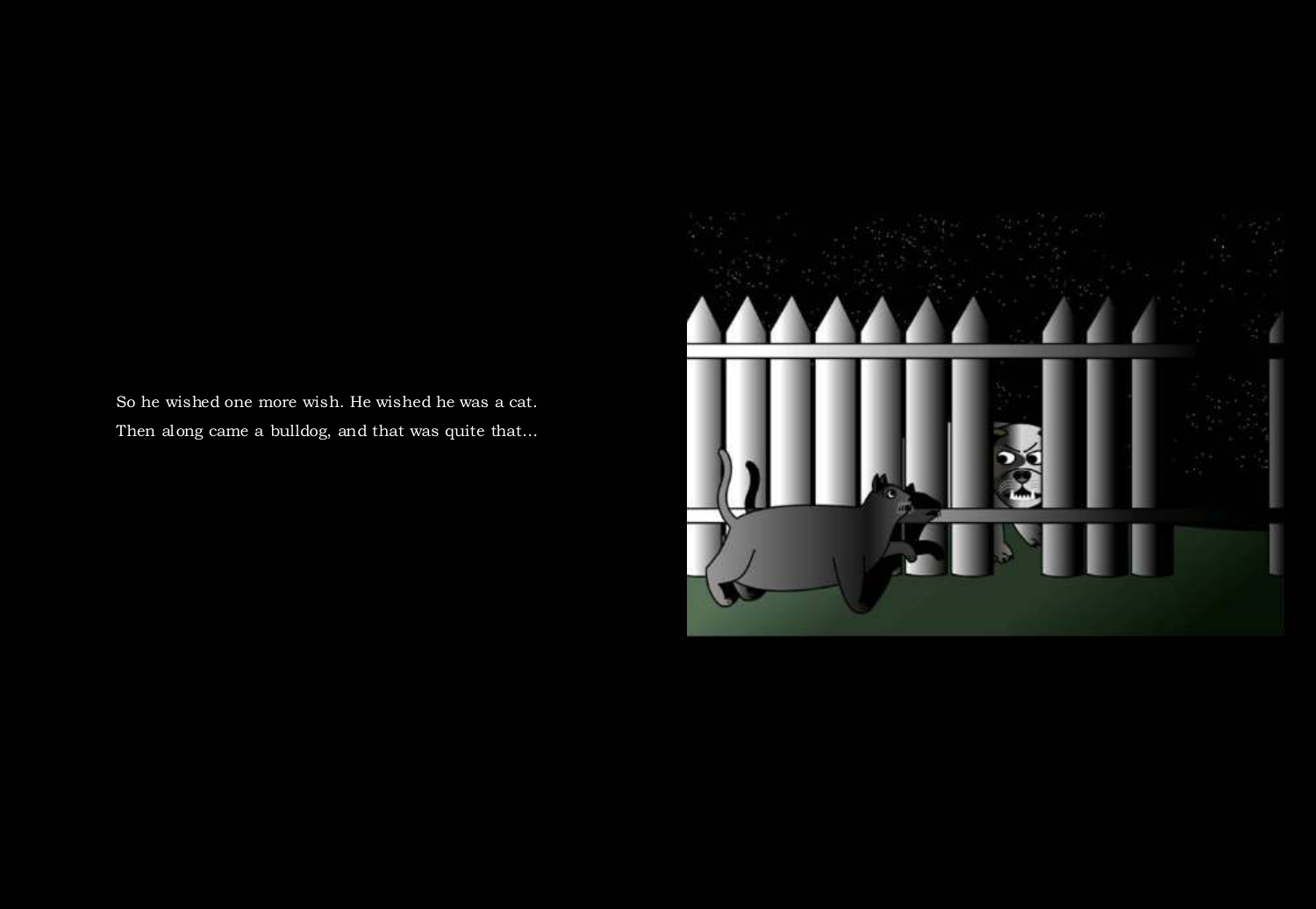

So he wished one more time. He wished he was a toad. But he nearly was squashed near the side of the road…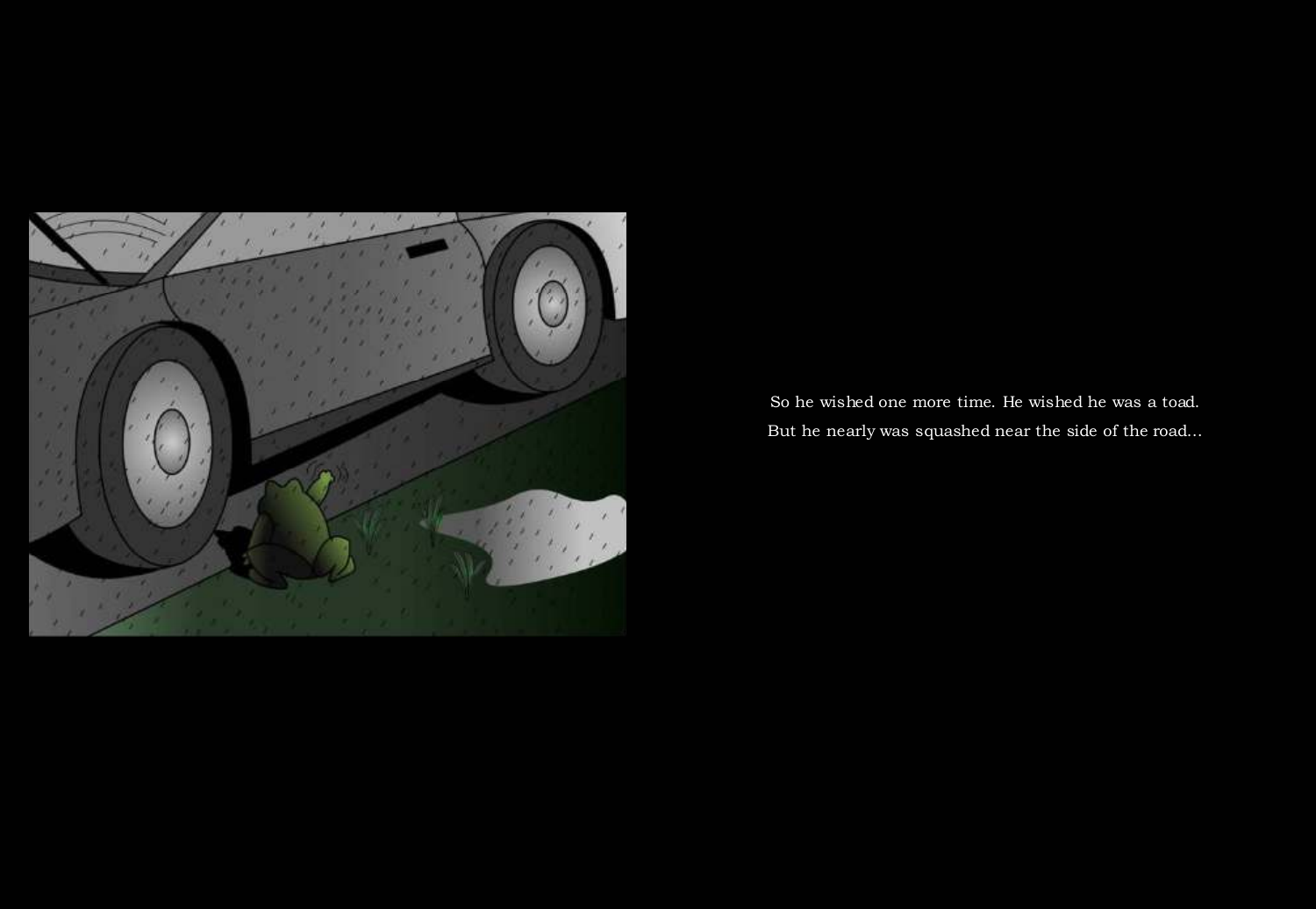So he wished once again. He wished he was a snake. But the food a snake eats his fish mouth couldn't take…

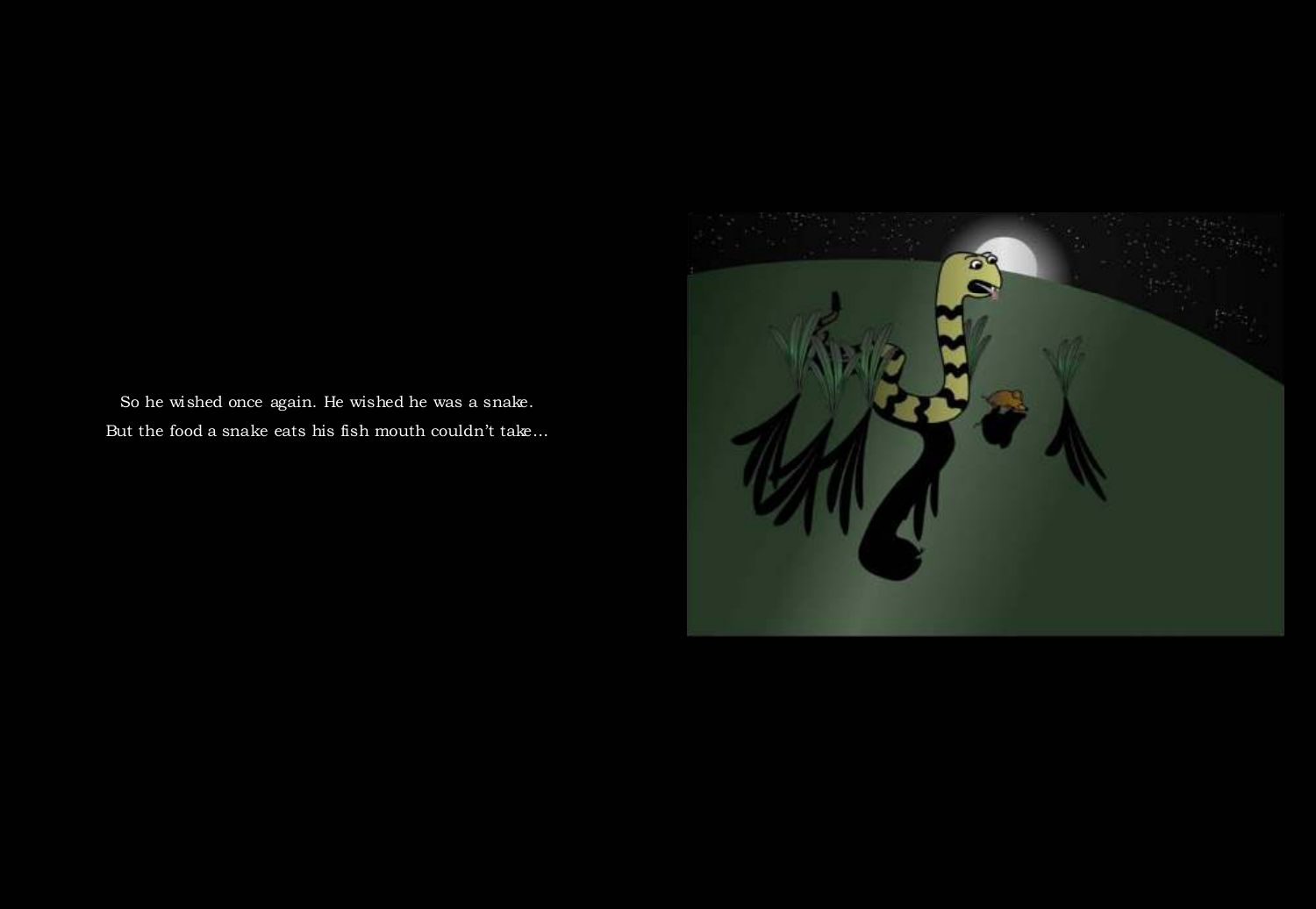

And he wished and he wished. He wished he was a mouse. But he could not run free with a cat in the house. And he kept making wishes and wishes all night, but not one single wish of his turned out all right.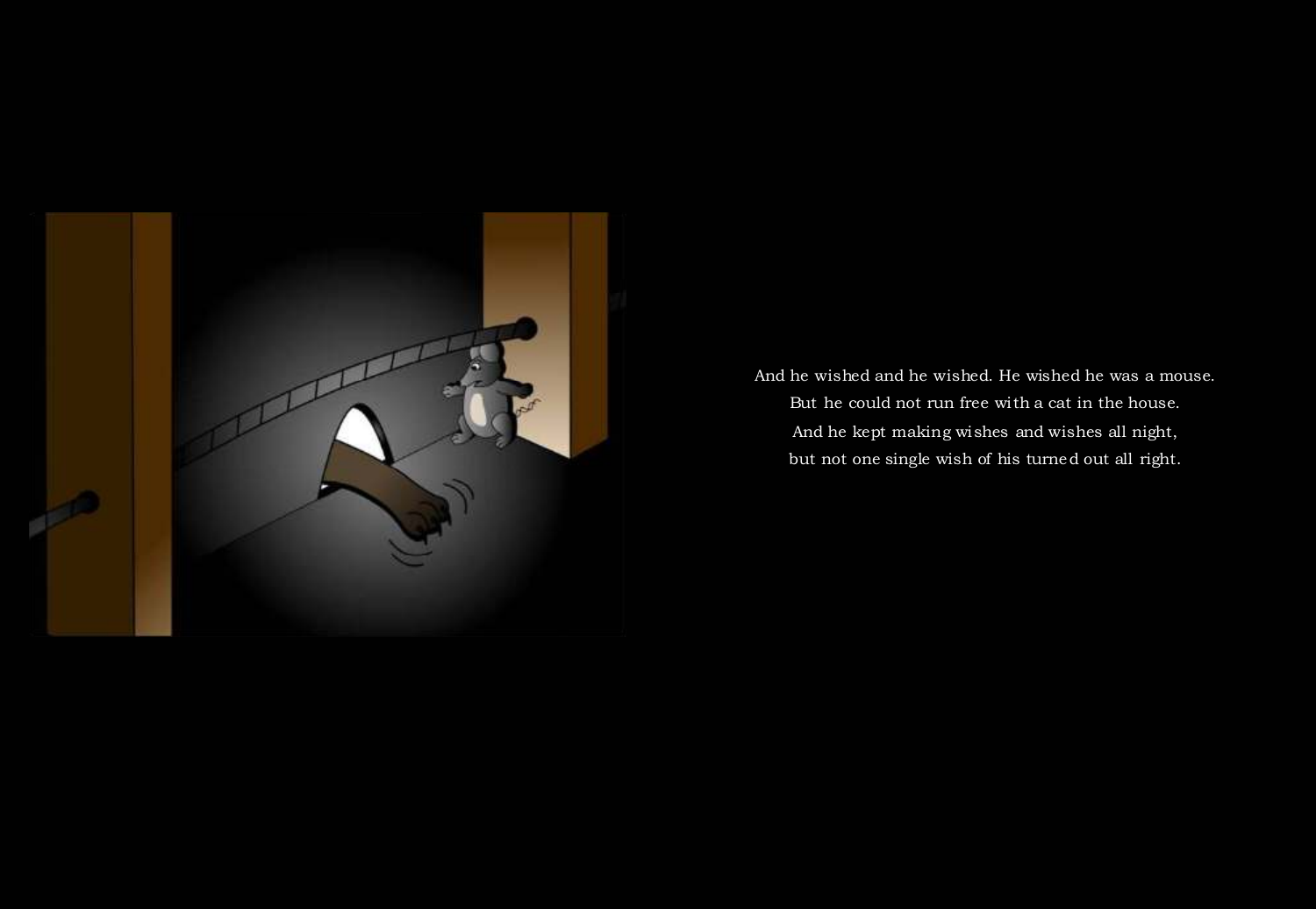Then *poof*! He was there. He was back in his room. He was back in his tank. He was back in the gloom. "I give up," said the star. "I have had quite enough." "No more wishes for you," he said, sounding quite gruff. "You can not go on wishing like that—it's not fair.You can not wish as though you had wishes to spare.They do not grow on trees, and, in fact, they're quite rare.

You should make only wishes you've thought of with care."

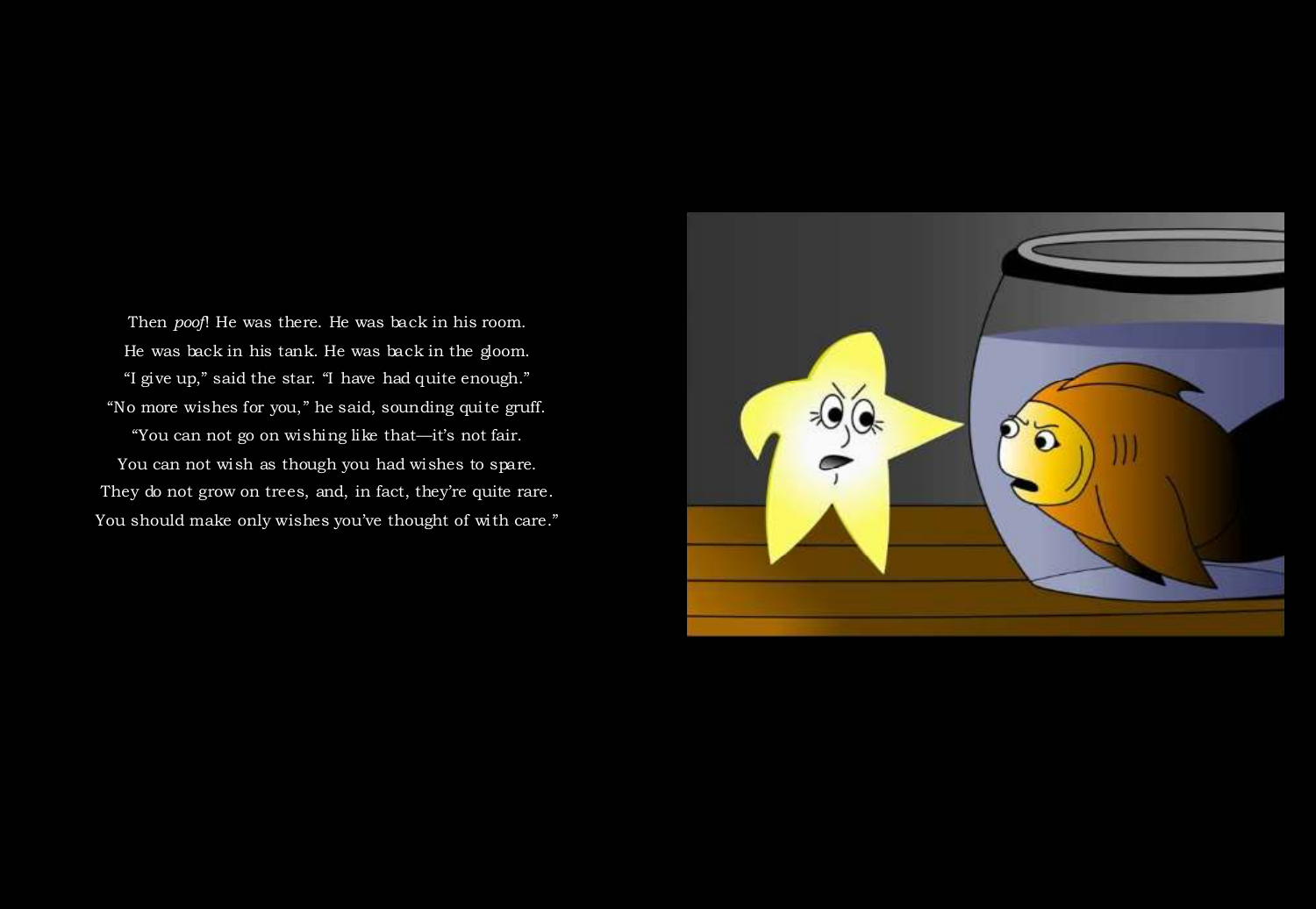

"Pretty please," said the fish. "Please with sugar on top. Could I have one more wish? Then, I promise, I'll stop." And the star listened closely, his patience worn thin, while the fish begged and begged. Then he finally gave in. "I will grant you one more," said the star to the fish.

"You may have only one—only one final wish. But this wish has a price; there is one small concern. For this last wish I grant you, you can not return.You can not take it back! You can not change your mind! This last wish that I grant you, you can not rewind!"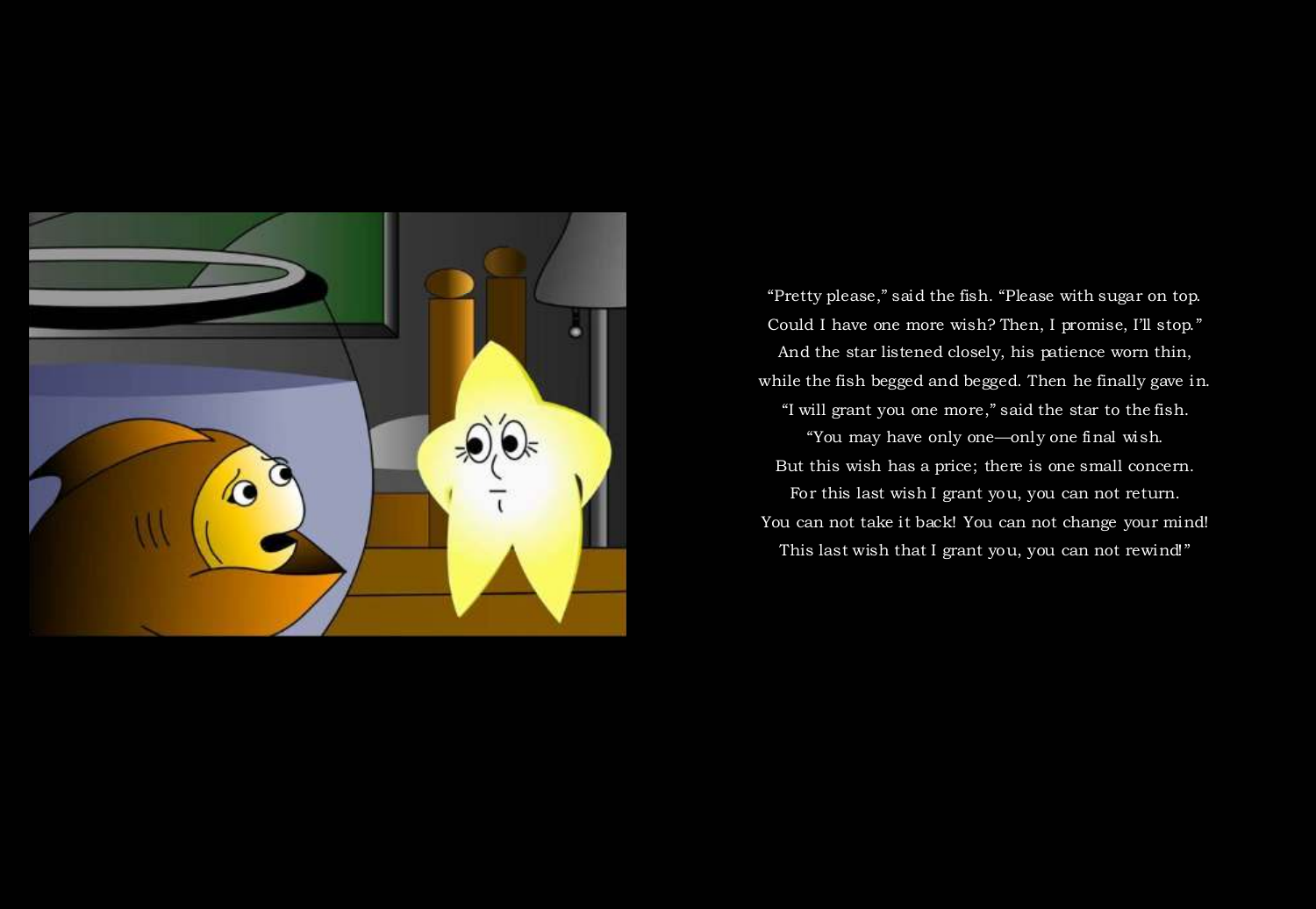"Fine with me," said the fish. "On your terms, I agree. And if I may speak, here's what I'd like to be—" But the star cut him short with a raise of his hand, "Did I not make my point? Do you not understand? Have you not learned a thing from the things you've been taught? This last wish that you wish must be given some thought. You can not make it now—you may not wish tonight. You must ponder this wish 'til it's perfectly right. You must ponder this wish for at least a whole day.I'll come back here tomorrow when the sun's gone away."

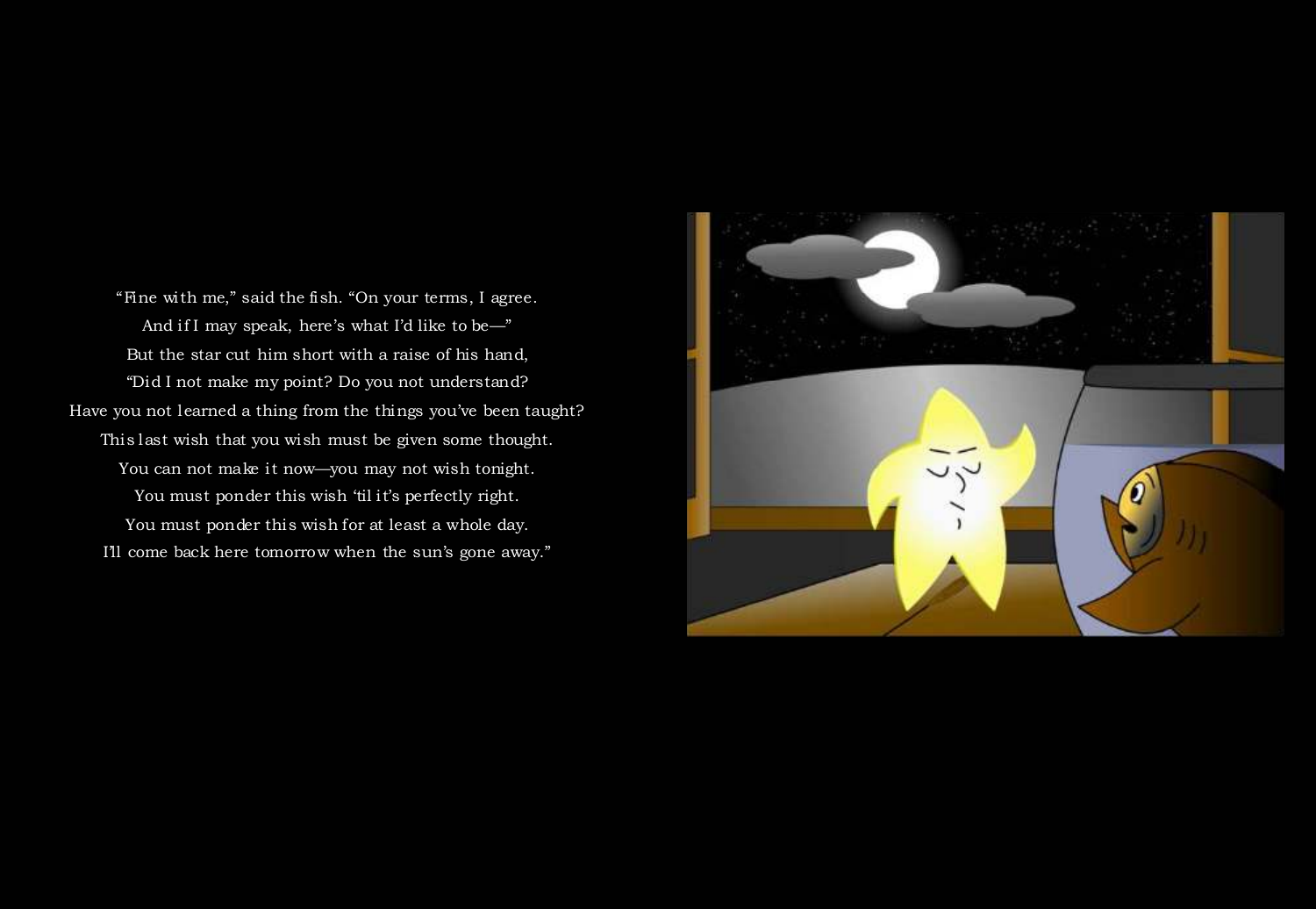

Then the star disappeared. And the fish closed his eyes. And the fish slept and slept 'til the morning sunrise. Then he yawned and he stretched. He was now wide-awake. He had dreamt half the night of what wish he would make. Then he peered through the tank, though the room was still dim, and he saw a small girl staring inward at him.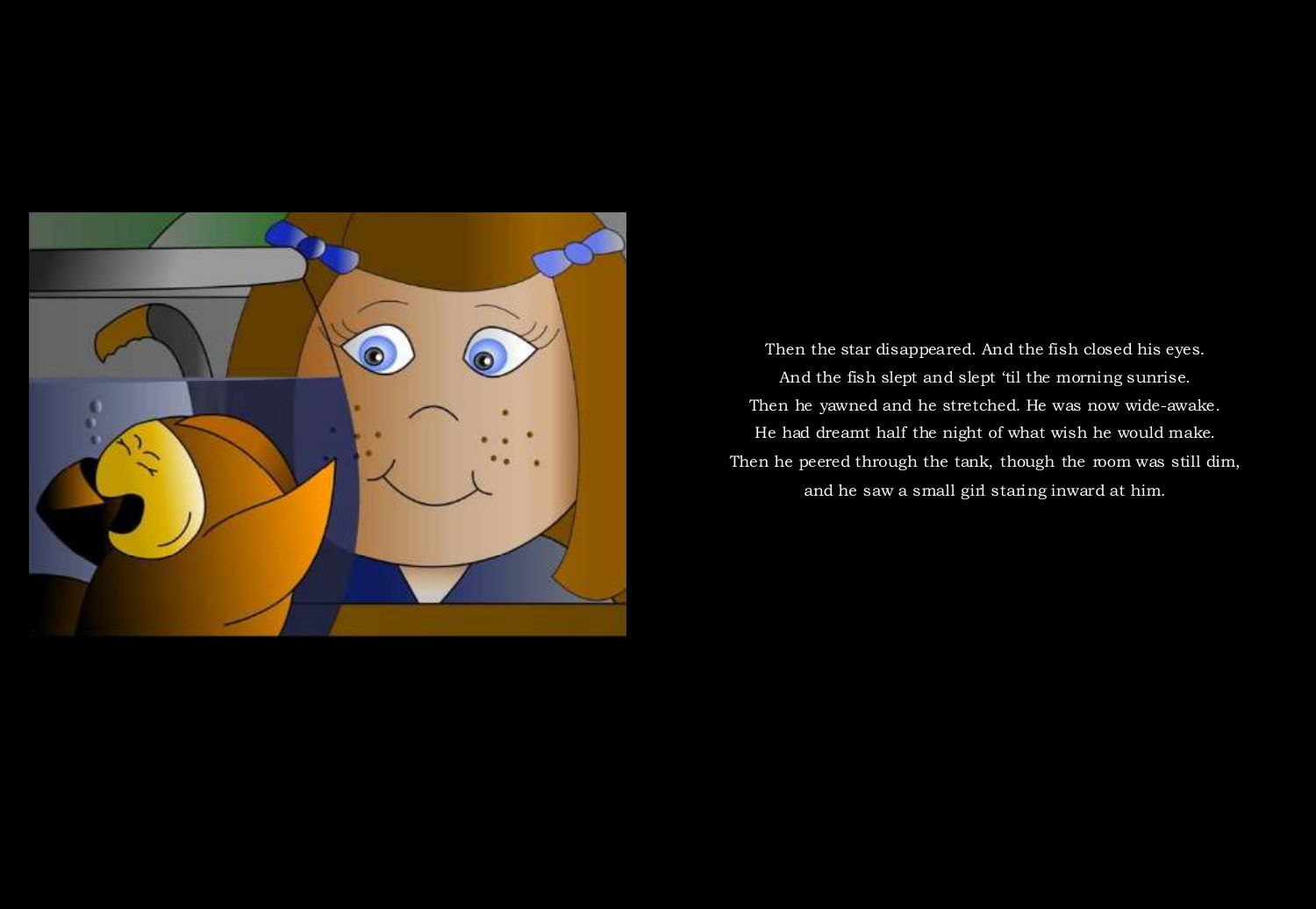She was cute as a bug, with blue eyes and big cheeks, and a giggle that sounds like a squeak when she speaks. She had bows in her hair, and had freckles to spare, and, beneath her, the fish spied an odd sort of chair. It had wheels on both sides, and two spots for her feet, and two handles for pushing on the back of the seat. Then the girl leaned in close, and she grinned ear to ear. She was quite full of joy. She was quite full of cheer. Then she started to speak, and went on for a while.And little by little, our fish friend grew a smile.

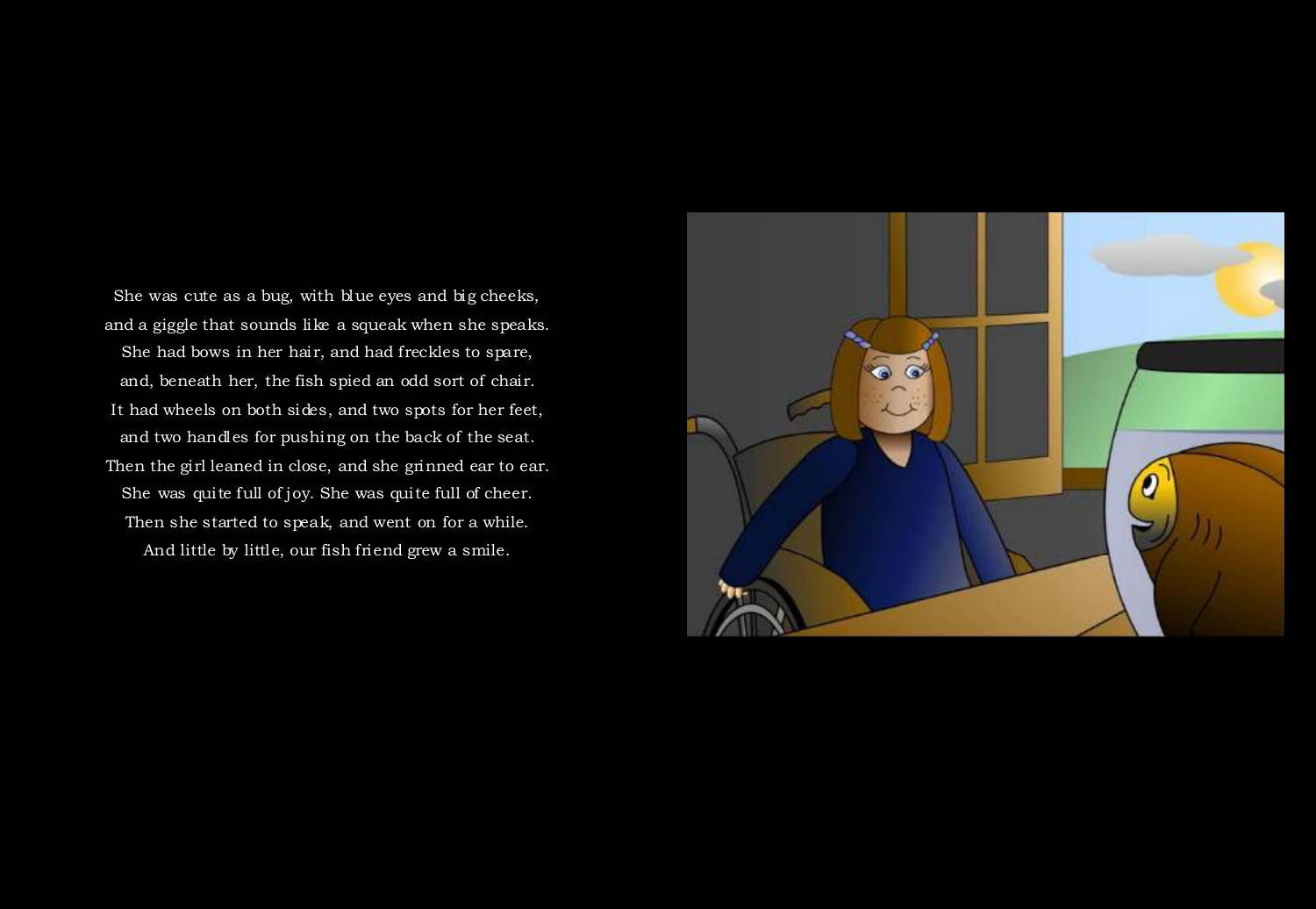

He did not understand her—not one single word, but was quite tickled pink by each word that he heard. He was happy to know he was not so alone, and did not have to stay in that room on his own. And the day went by quick. And the sun came and went. And the fish was quite pleased with the time they had spent. Then the girl said goodnight as she rolled to her bed. And the fish wondered why she had not walked instead. Then it dawned on him fast that this girl who can talk

was a sweet little girl with two legs that can't walk.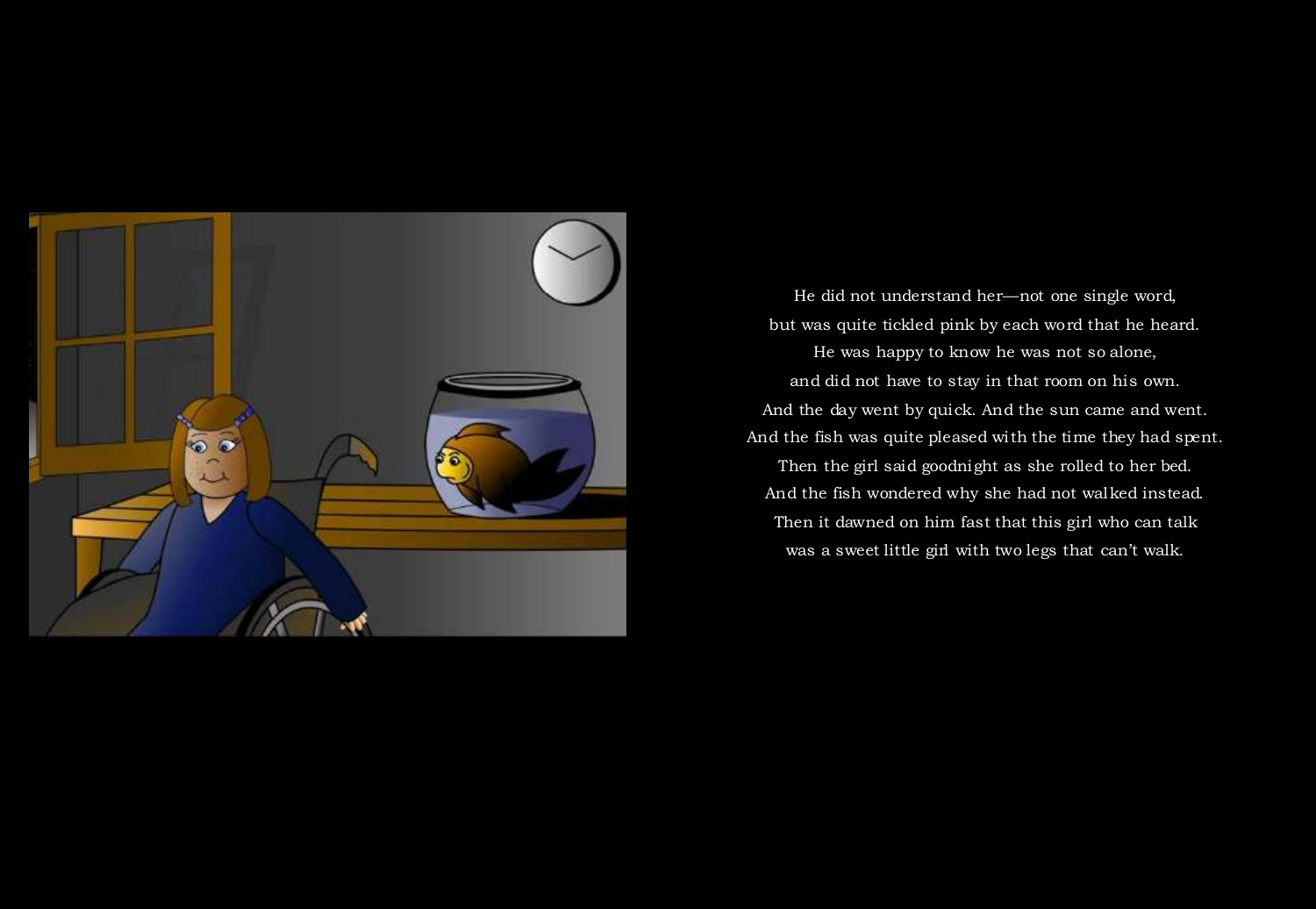Then it all came so clear. It was all making sense."Am I really this dumb? Am I really this dense?" said the fish. "This poor girl has been trapped here all day. She could not go outside. She could not run and play. Now, I'm sure there are places she'd much rather be, but she's trapped in that chair, and she can not break free. This poor girl is a fish! She's a fish just like me! She's a fish in a tank far away from the sea!"

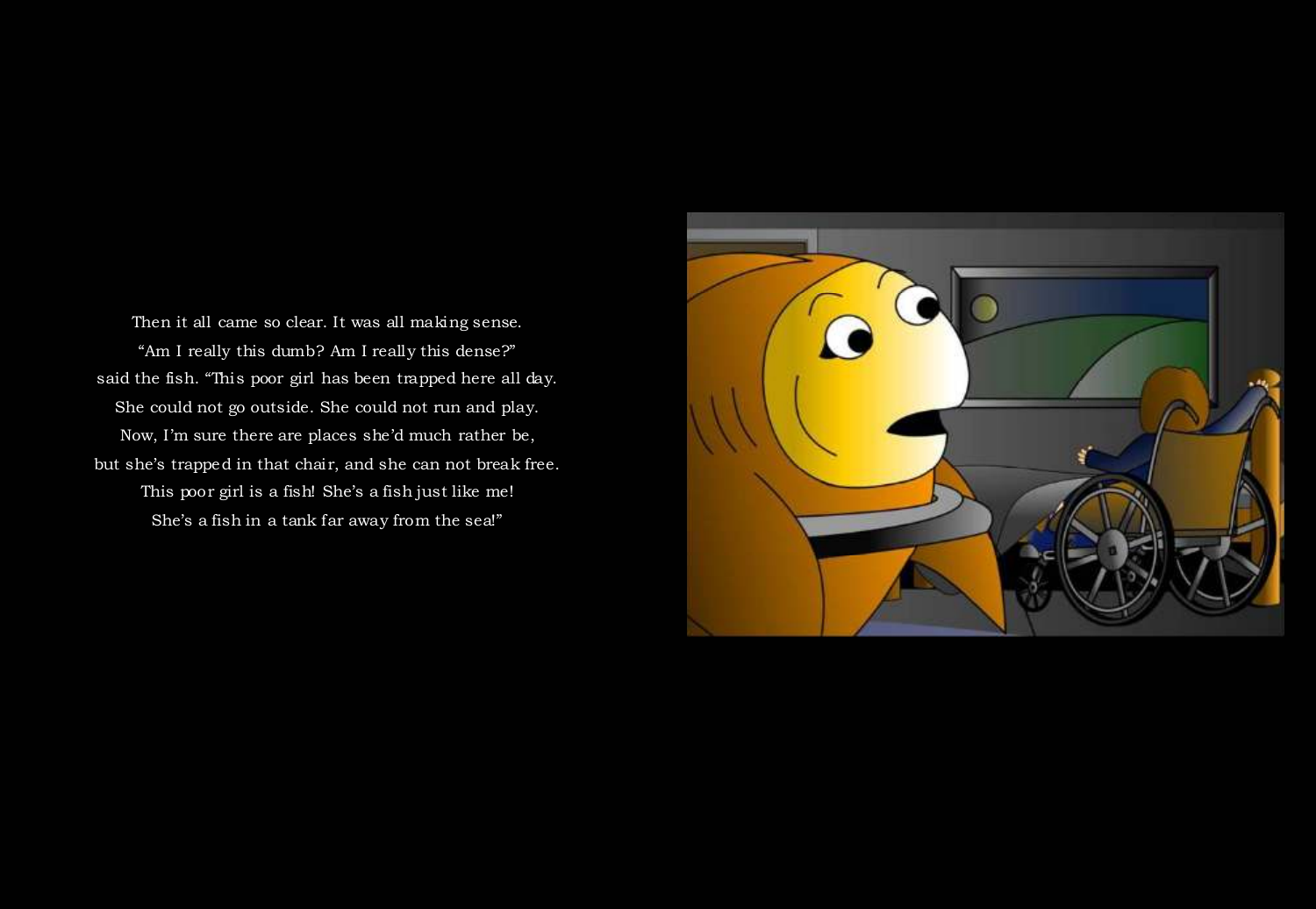

Then the girl crawled in bed, and she turned off her light. And the star, as he promised, reappeared in the night. "It is time," said the star. "You may now make your wish.

And what wish can I grant you, my fine fickle fish?" Then the fish went to speak, but he stopped at mid-thought; with the thoughts he was thinking his face was quite wrought. Then he turned toward the girl with a sad sort of stare. And he stared at her there. Then he stared at her chair. Then he took a deep breath and he sighed 'cause he knew the next wish he would wish was the right thing to do.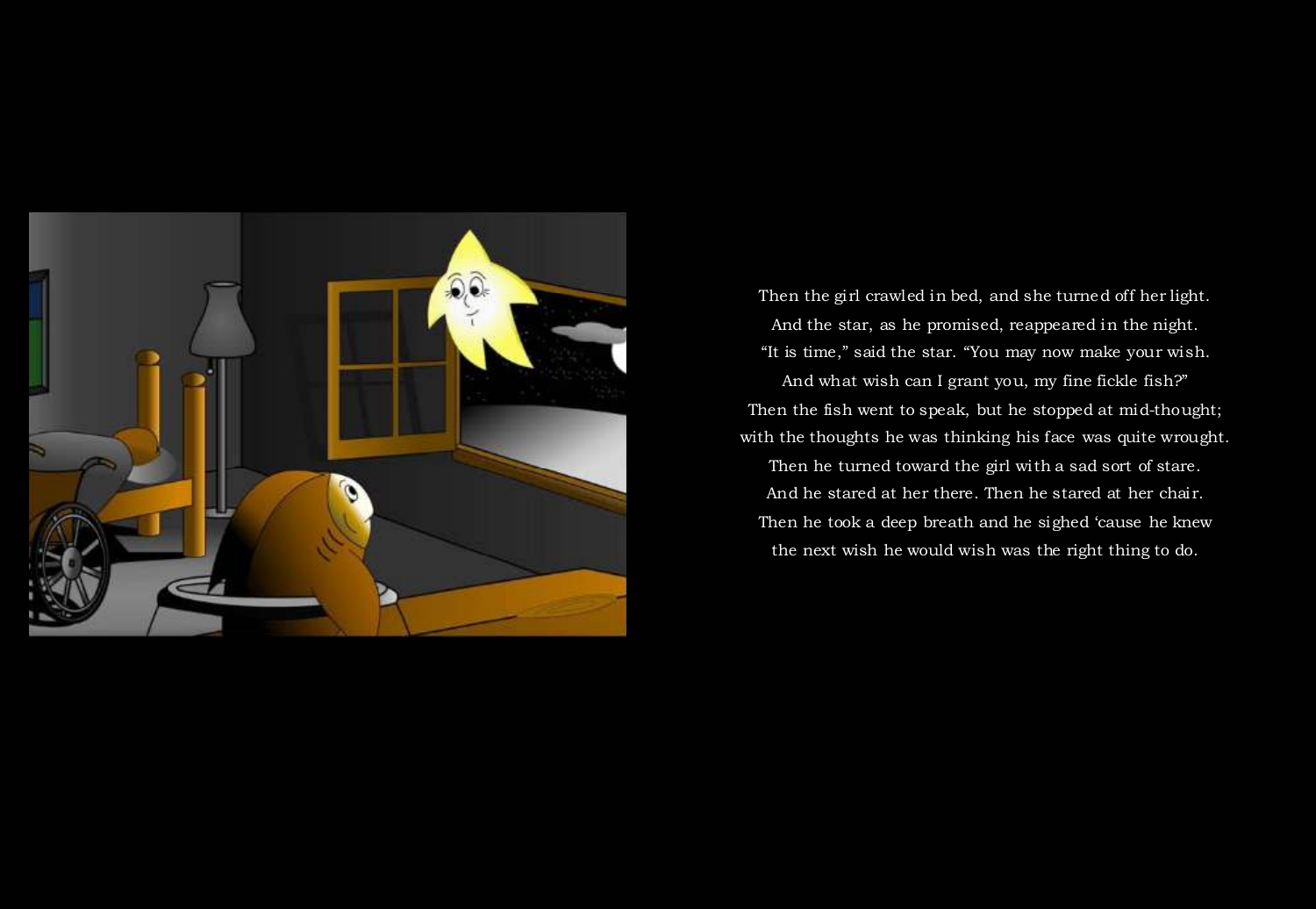Then he turned toward the star, and looked up through his light, and he said, "Here's a wish you'll find perfectly right. Now, you've made it quite clear that these wishes are rare, and these wishes we wish should be thought of with care. And this last wish I'm wishing, I don't have to spare, but this last wish I'll wish is a wish only fair. So, I'm wishing this wish for that girl over there,and I wish she can walk and does not need that chair."

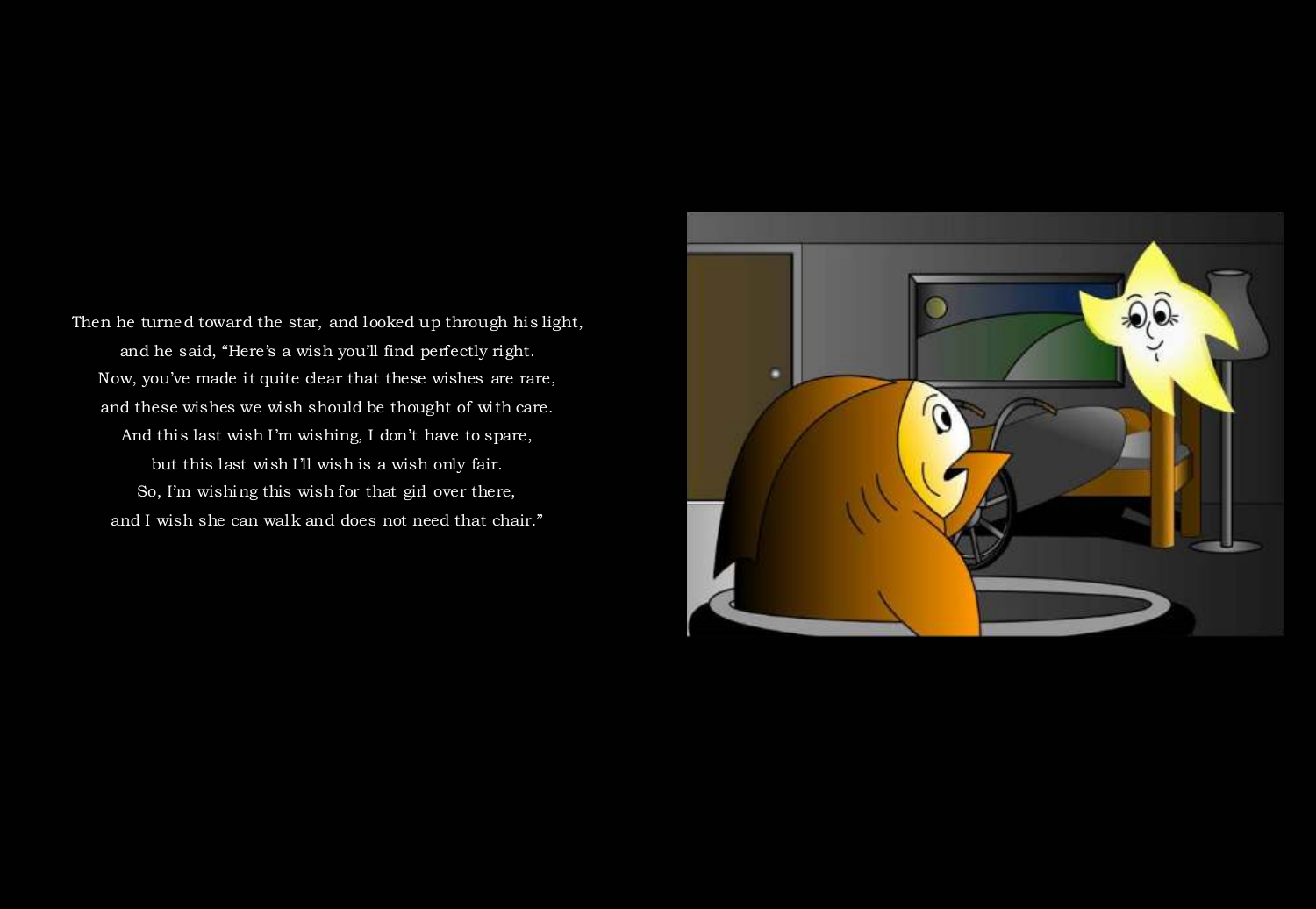

And the star smiled and said, "That's an excellent wish! That's the best wish of all ever made by a fish." Then he raised his star hand, and he gave it a whirl, and he cast down his wish granting light on the girl. Then the star winked an eye. And the fish was enchanted. "My fish friend," the star said, "your fish wish has been granted."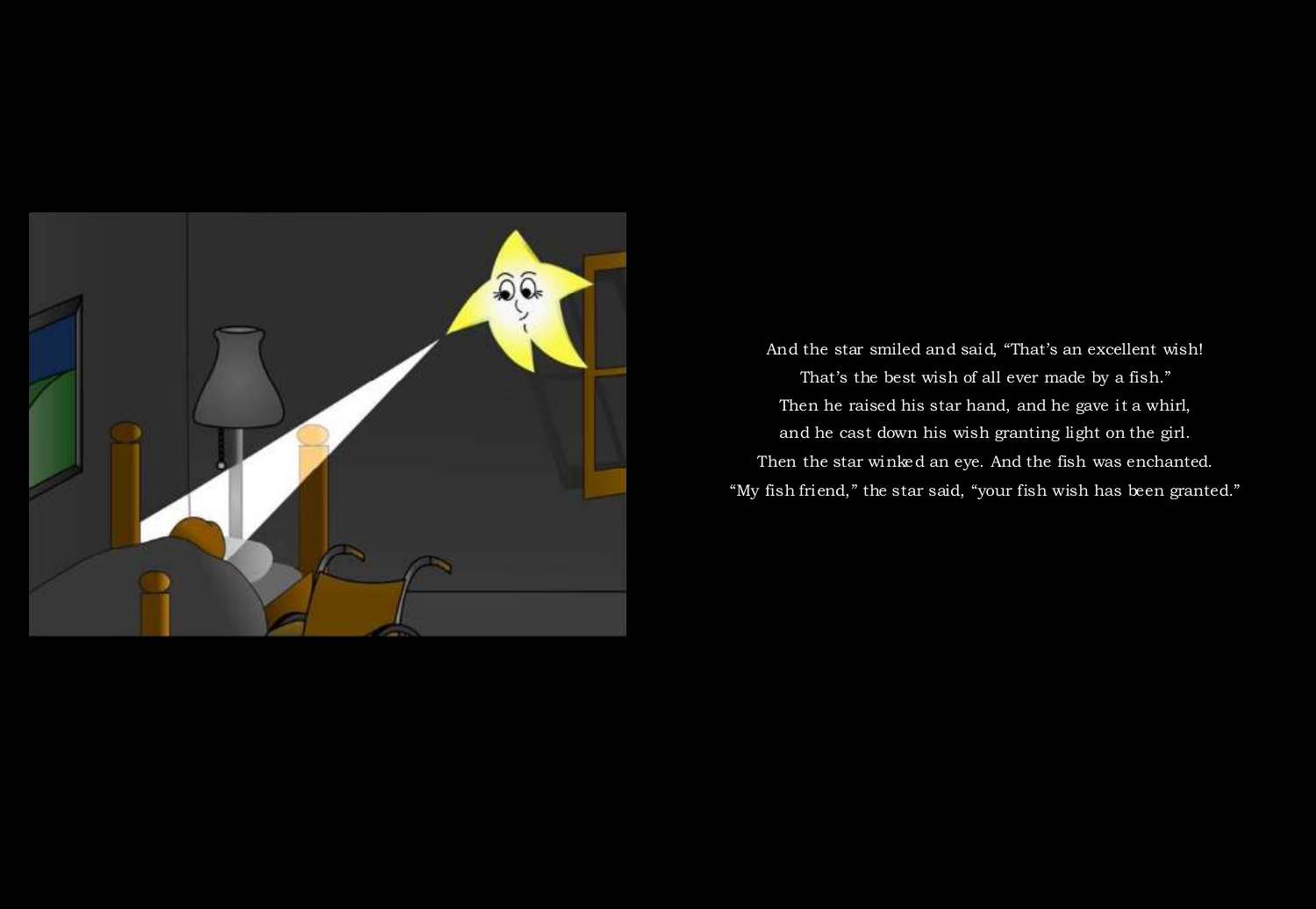And *poof!* It had happened. The girl sat up fast. She could wiggle her toes—she could feel them at last. Then she moved both her legs, and she bent both her knees. Then she leapt from her bed just as quick as you please. Then she jumped up and down, and she spun all around. And the fish was quite pleased at the joy she had found. And the girl was so glad to have legs she could usethat she ran to tell all of her family the news. And the fish knew right then, out of all he would lose, that the wish he had wished was the right wish to choose.

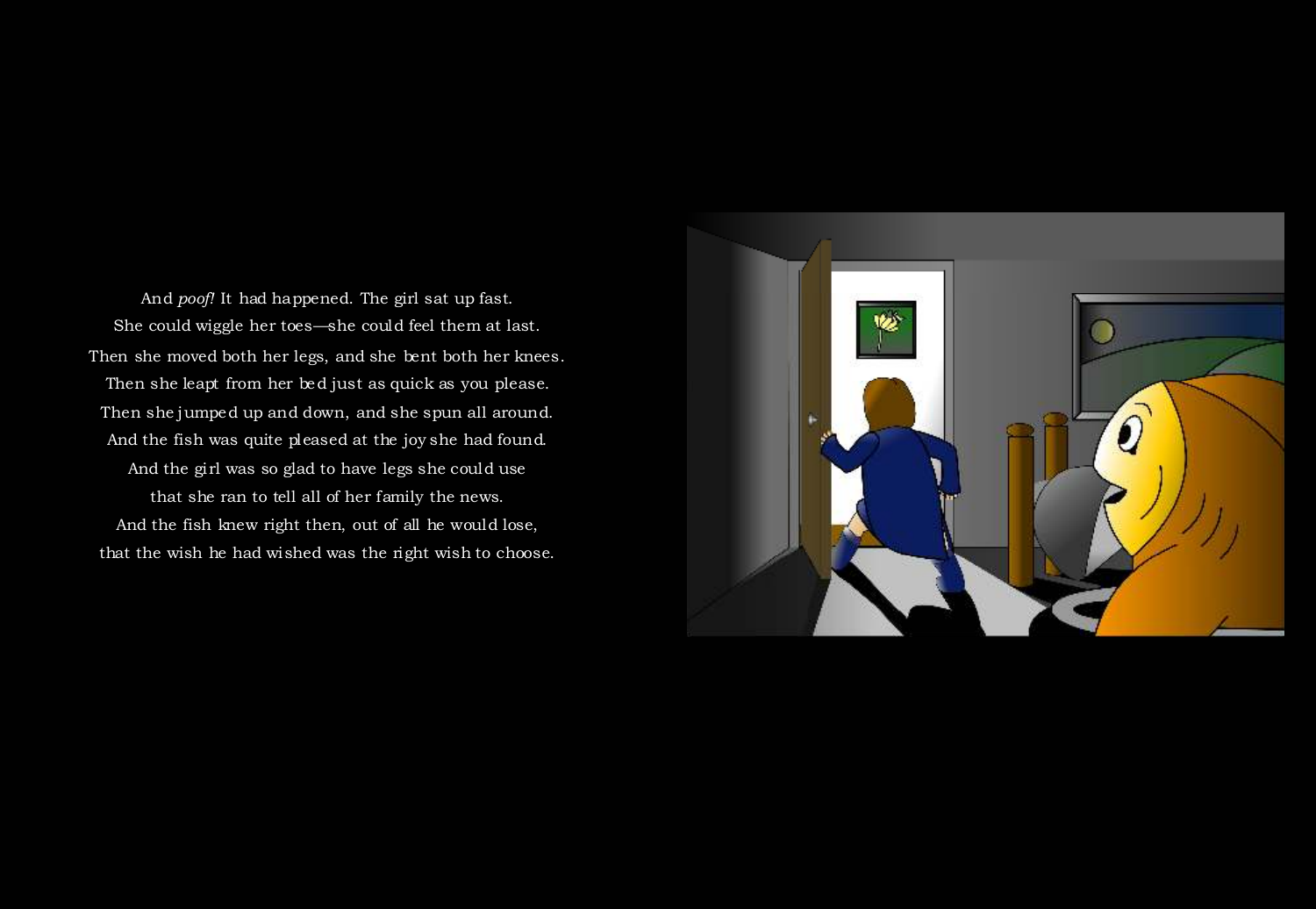

And that's all there is to this fish-wishy fable. And the fish, to this day, is still there on that table. And the tank he's still trapped in has not changed at all; the water's still cold, and the space is still small. And most times he just stares out the window all day, in the hopes that he'll see his blue-eyed girl at play. And one day, just outside, she had quickly run by, with a smile on her face, and a gleam in her eye. And this made him quite happy. He was far, far from sad. And he thought to himself, "Being a fish ain't half bad." But he never thought once 'bout the price he had paid for the wish that the girl never knew he had made.